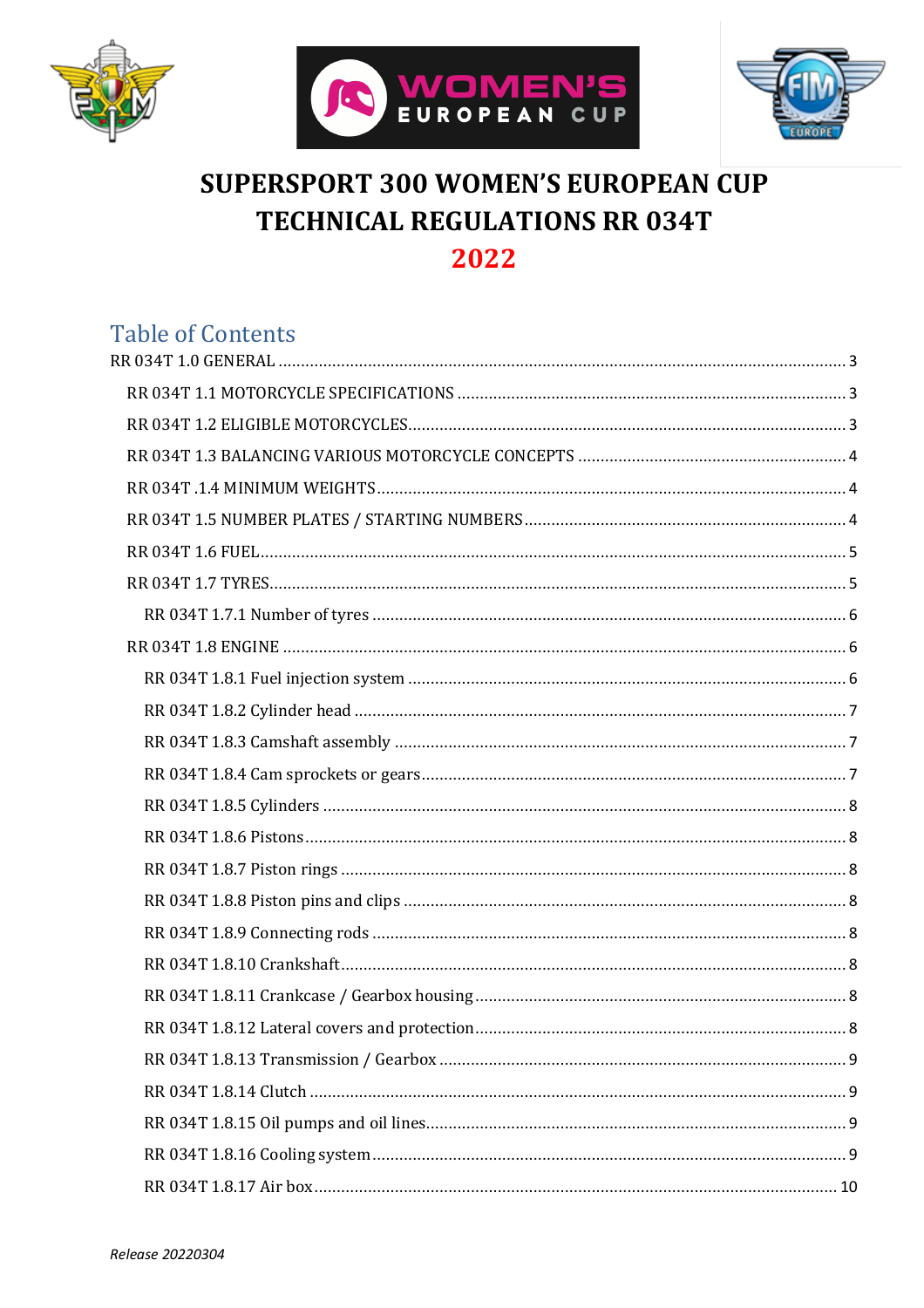## Changes to the regulations compared to 2021are shown in bold and red.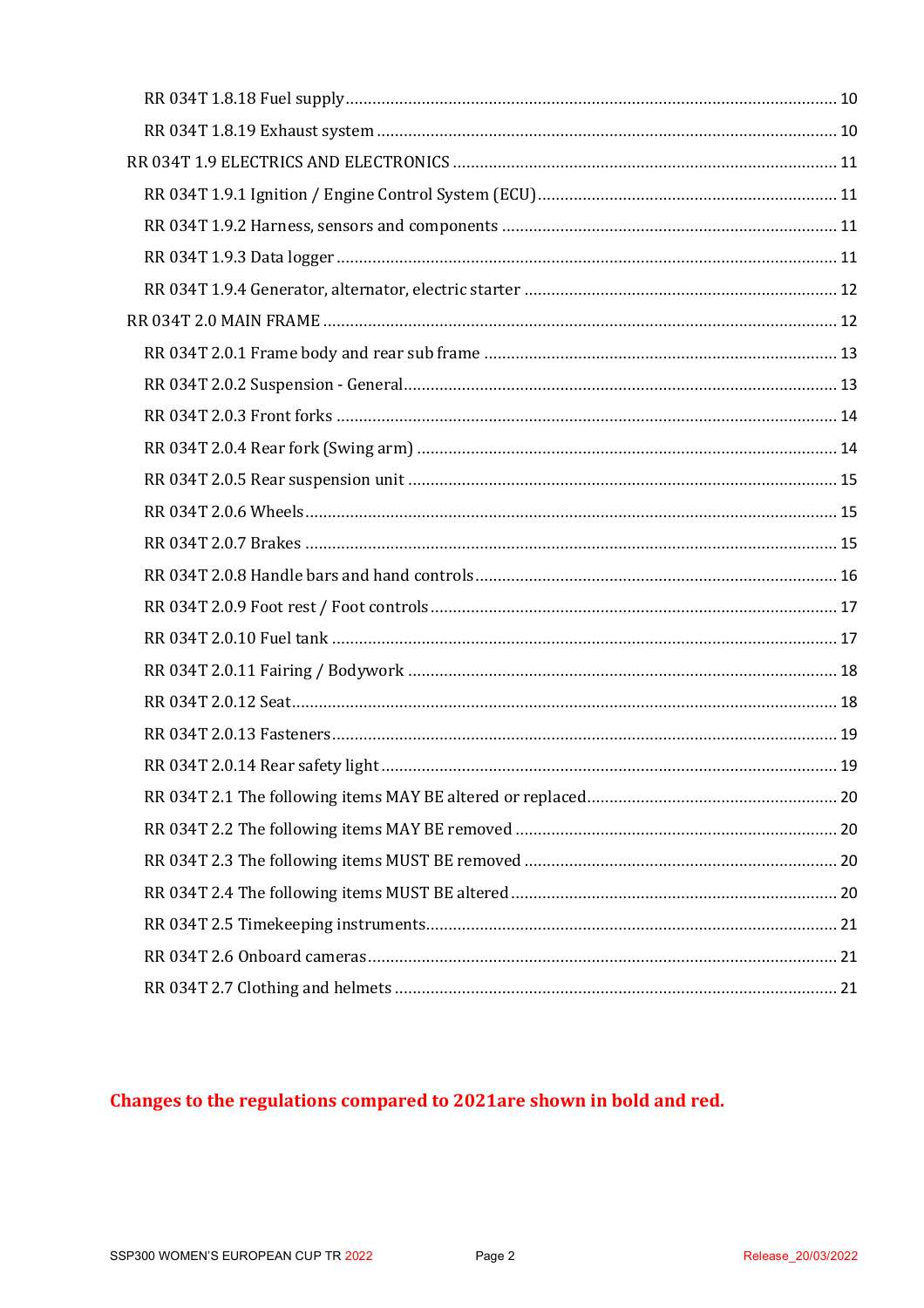## **RR 034T 1.0 GENERAL**

In the event that the regulations in this document contradict the regulations issued by the National Federation on measures to contain Sars-COV-2, these regulations are to be regarded as substitutes until the end of the state of emergency.

The following rules are intended to permit limited changes to the homologated motorcycles in the interests of safety and to improve competition between various motorcycle concepts.

Riders have the responsibility to ensure that the motorcycle complies with the following rules during any part of the Event.

EVERYTHING THAT IS NOT AUTHORISED AND PRESCRIBED IN THESE RULES IS STRICTLY FORBIDDEN

If a change to a part or system is not allowed specifically in any of the following articles, then it is forbidden.

The appearance from the front, rear and the profile of SUPERPORT 300 WOMEN'S EUROPEAN CUP motorcycles must (except when otherwise stated) conform to the homologated shape (as originally produced by the manufacturer). The appearance of the exhaust system is excluded from this rule

#### **RR 034T 1.1 MOTORCYCLE SPECIFICATIONS**

All parts and systems not specifically mentioned in the following articles must remain as originally produced by the manufacturer for the homologated motorcycle.

#### **RR 034T 1.2 ELIGIBLE MOTORCYCLES**

For SUPERPORT 300 WOMEN'S EUROPEAN CUP the following motorcycles will be allowed (this list can be amended at any time by the FIM Europe Road Racing Commission):

| <b>MANUFACTURER</b> | MODEL              | PRODUCTION PERIOD FROM / UNTIL       |
|---------------------|--------------------|--------------------------------------|
| <b>HONDA</b>        | <del>CBR500R</del> | <b>JAN 2012 / END (Model Euro 3)</b> |
| HONDA               | <del>CBR500R</del> | <b>JAN 2016 / END (Model Euro 4)</b> |
| <b>KAWASAKI</b>     | Ninja 300 (EX300)  | JAN 2013 / END                       |
| KAWASAKI            | Ninja 400 (EX400)  | JAN 2018 / PRESENT                   |
| <b>KTM</b>          | RC390              | JAN 2015 / END (Standard or Cup)     |
| <b>KTM</b>          | <b>RC390</b>       | JAN 2017 / PRESENT (ride by wire)    |
| <b>KTM</b>          | <b>RC390R</b>      | JAN 2018 / PRESENT                   |
| YAMAHA              | YZF-R3             | JAN 2015 / END (Model Euro 3)        |
| YAMAHA              | YZF-R3A            | JAN 2018 / PRESENT (Model Euro 4)    |
| YAMAHA              | YZF-R3 MY 2019     | JAN 2019 / PRESENT (Model Euro 4)    |

Except as expressly authorized by this Regulation and the approval lists, motorcycles must remain as originally produced by the manufacturer.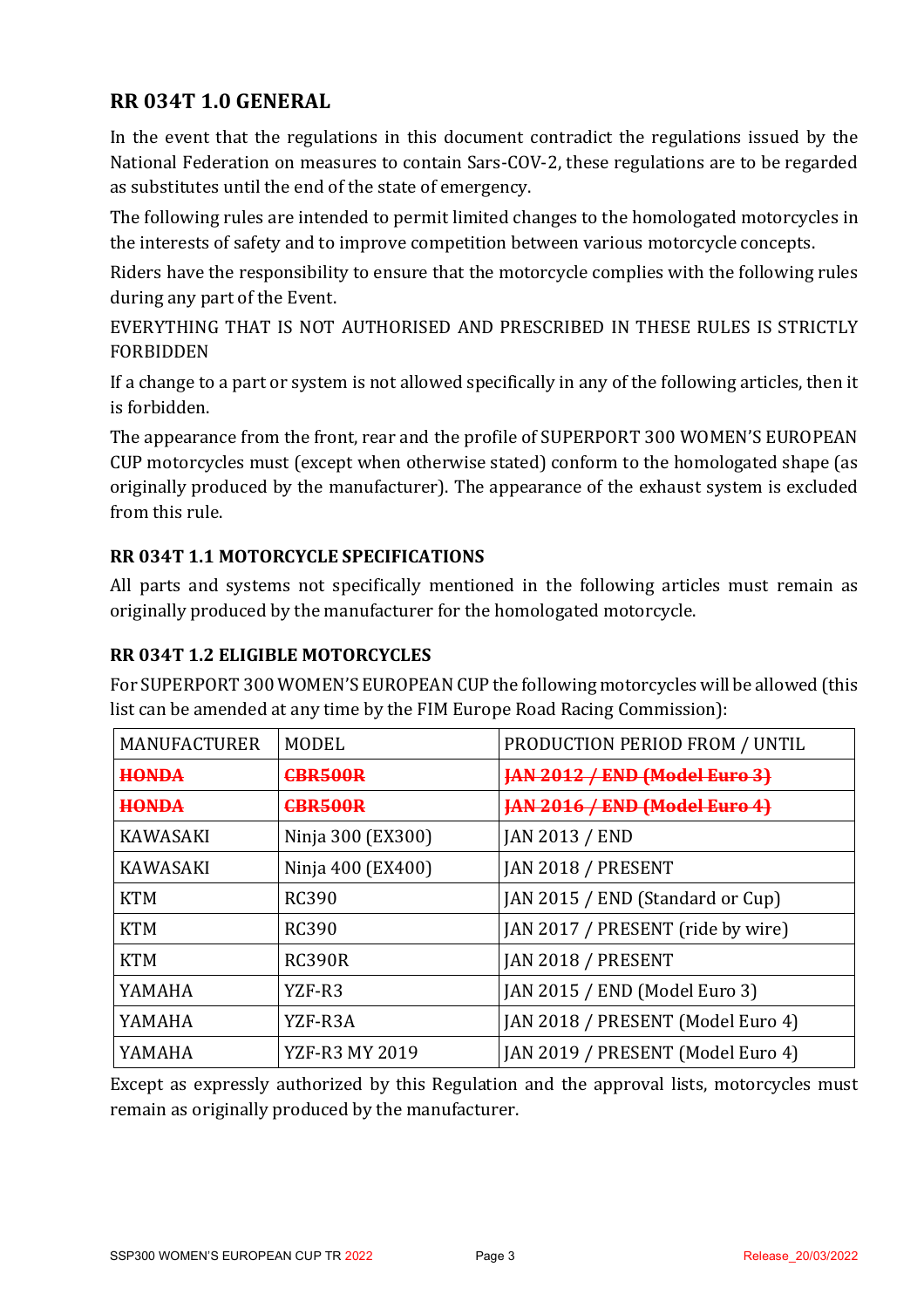#### **RR 034T 1.3 BALANCING VARIOUS MOTORCYCLE CONCEPTS**

The FIM Europe Road Racing Commission reserve the right to apply balancing to the motorcycles in this class in order to maintain equality among the motorcycles. Balancing methods may include - but are not limited to the following:

- Rev limit change
- Weight limit change
- Approved parts (see **DAWEC-22** List on www.civ.tv)

The decision to apply the handicap will be taken by the FIM Europe Road Racing Commission at any time deemed necessary to ensure fair competition.

Balancing parts and modifications will be documented in the Approved Parts List published on www.civ.tv and supersede all **previous** regulations.

#### **RR 034T .1.4 MINIMUM WEIGHTS**

The minimum weight for each motorcycle in running condition and rider in full racing equipment is indicated in **DAWEC-22** list (on www.civ.tv).

- a) Combined weight is the weight of the rider (in full racing equipment) plus motorcycle as used on track.
- b) If the motorcycle has achieved or exceeded the "Soft Maximum Weight", then the "Combined Minimum Weight" does not need to be reached.
- c) The motorcycle alone must never at any time be below the "Hard Minimum Weight". This limits the maximum amount of ballast that can be added to the motorcycle.
- d) At any time of the event, the weight of the whole motorcycle (including the tank and its contents) must not be lower than the specified minimum weight.
- e) There is no tolerance on the minimum weight.
- f) During the final technical inspection at the end of the race, the selected motorcycles and riders will be weighted in the condition they finished the race, and the established weight limit must be met in this condition. Nothing may be added to the motorcycle. This includes all fluids.
- g) During the practice and qualifying sessions, riders may be asked to submit their motorcycle to a weight control. In all cases the rider must comply with this request.
- h) The use of ballast is allowed to stay over the minimum weight limit and may be required due to the handicap system. The use of ballast and weight handicap must be declared to the Chief Technical Steward at the preliminary checks.

#### **RR 034T 1.5 NUMBER PLATES / STARTING NUMBERS**

The background colours and figures (numbers) for SUPERPORT 300 EUROPEAN WOMEN'S CUP are as follows:

| Numbers                                | Background |
|----------------------------------------|------------|
| Free (in contrast with the background) | White      |

| The sizes for all the front numbers   Minimum height |               | 120 mm          |
|------------------------------------------------------|---------------|-----------------|
| are:                                                 | Minimum width | $60 \text{ mm}$ |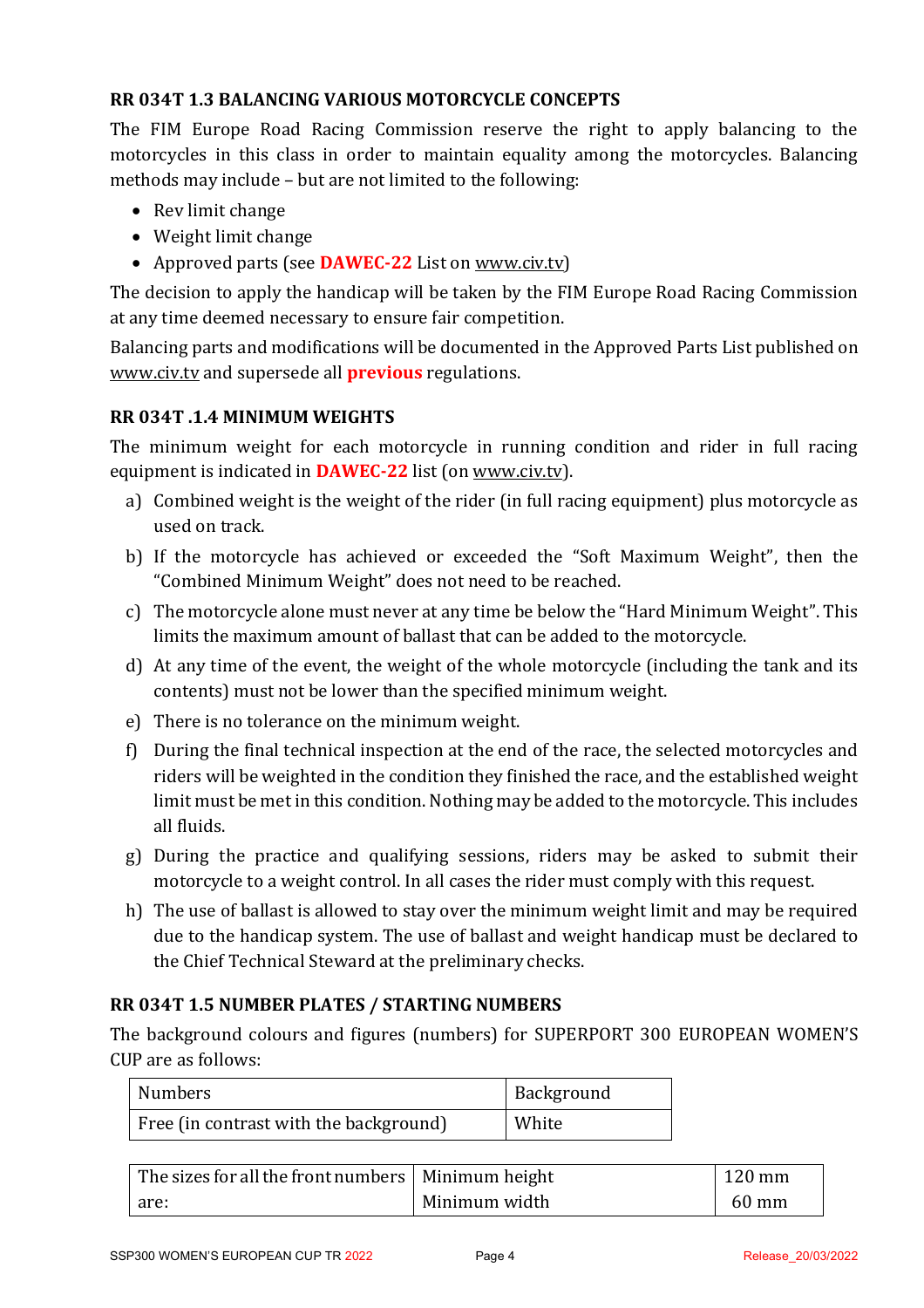|                                                     | Minimum stroke                | $20 \text{ mm}$ |
|-----------------------------------------------------|-------------------------------|-----------------|
|                                                     | Minimum space between numbers | $10 \text{ mm}$ |
| The sizes for all the side numbers   Minimum height |                               | 100 mm          |
| are:                                                | Minimum width                 | 50 mm           |
|                                                     | Minimum stroke                | 15 mm           |
|                                                     | Minimum space between numbers | $10 \text{ mm}$ |

The allocated numbers & plates for the rider must be affixed on the motorcycle as follows:

- a) One on the front, either in the centre of the fairing or slightly off to one side.
- b) One, on each side of the motorcycle, the location for the number is on the lower rear portion of the main fairing near the bottom.
- c) Numbers must be centred on the background with no advertising within 25 mm in all directions.
- d) Numbers must be easily legible in a clear simple font and contrast strongly with the background colour.
- e) Backgrounds must be of one single colour and must be clearly visible around all edges of the number (including outline).
- f) A single outline is permitted and the outline must be of a contrasting colour and the maximum width of the outline is 3 mm.
- g) Reflective or mirror type numbers are not permitted.
- h) Numbers cannot overlap.
- i) No motorcycle may enter the circuit if it does not meet the above regulations.

In case of a dispute concerning the legibility of numbers, the decision of the Chief Technical Steward will be final.

#### **RR 034T 1.6 FUEL**

- a) The use of fuel from the Official Supplier "ELF RACE 102" is mandatory. Mixing other substances with "ELF RACE 102" is prohibited. Mixing different batches is **prohibited.**
- **b**) The control and sampling procedure complies with FMI rules for "CIV" Classes.
- **a) The brand of Fuel in the 2022 season is free.**
- **b)** The fuel, controls and samples must comply with RR 01.20.

#### **RR 034T 1.7 TYRES**

During the event, the competitors, shall only use tyres indicated in the following list (dry and rain). Any modification or treatment of the tyres (cutting, grooving) is forbidden.

DRY:

Front:

#### **Dunlop 110/70R17 KR 109 MS1**

Rear:

#### **Dunlop 140/70R17 KR108 MS0/MS1/MS2**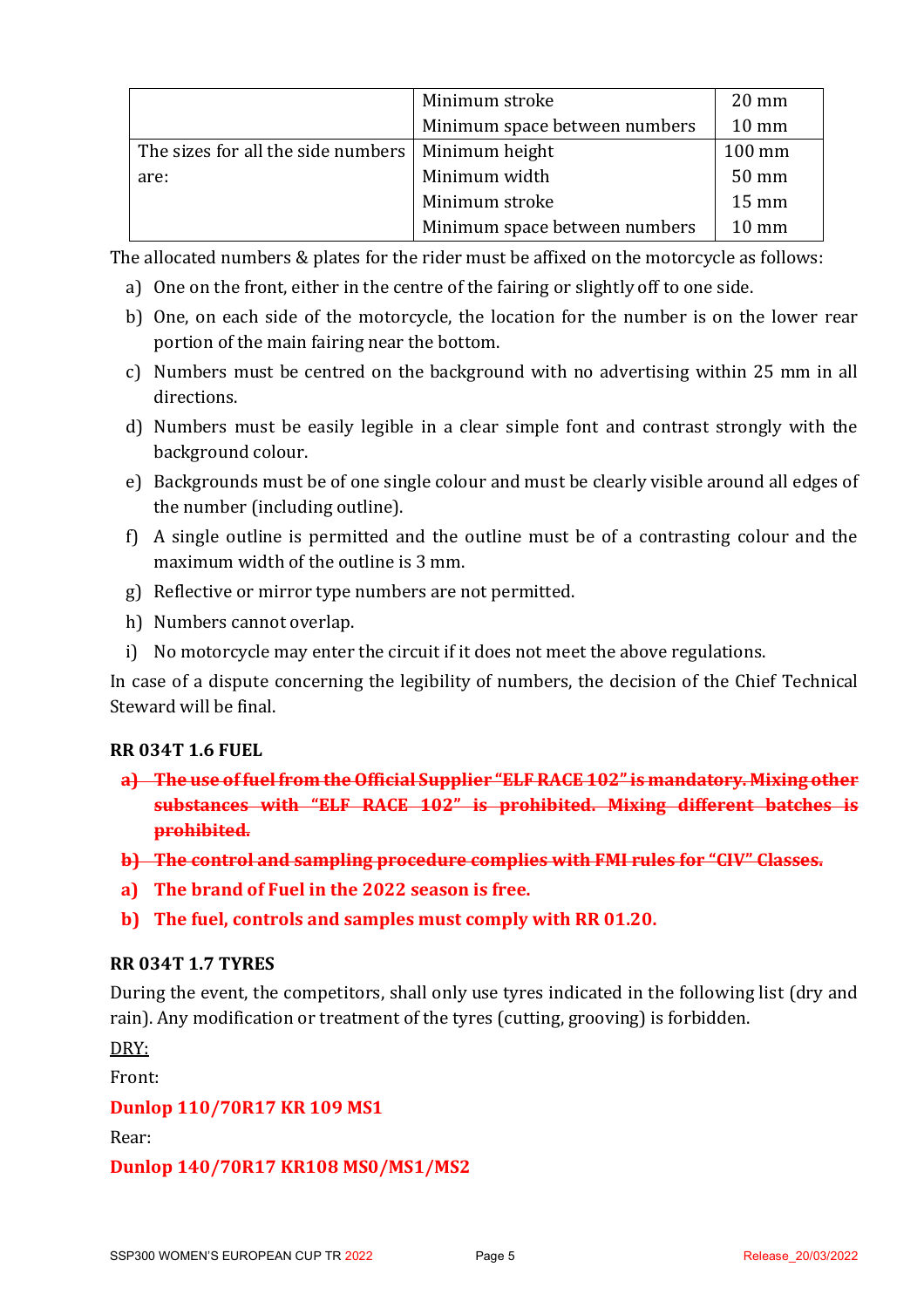#### RAIN:

Front:

Dunlop 110/70R17 KR189 WA

Rear:

Dunlop 140/65R17 KR389WA

During each event, all competitors must purchase at least one front tyre and one rear tyre at the Official Supplier's Racing Service located in the racetrack.

### **RR 034T 1.7.1 Number of tyres**

- a) Only three tyres are available to each rider during the qualifying practices.
- b) Every tyre used during the qualifying practices must be marked with an adhesive sticker with a number allocated by the Chief Technical Steward.
- c) RAIN tyres will not need to be marked with a tyre sticker. They will not be considered in the total number of tyres available for use. RAIN tyres can be used only when the Race Direction has declared the race or practice "WET".
- d) The teams must take the tyre stickers before the first qualifying practices (during the preliminary inspection of motorcycle), after which the teams will be responsible for their use.
- e) The stickers must be applied to the right sidewall of the tyre.
- f) The use of motorcycles without the official stickers will be immediately reported to the Chief Technical Steward who will take appropriate action.
- g) Any modification or treatment of the stickers is forbidden.
- h) In exceptional cases, should the sticker be damaged or applied in the wrong way, up to 3 extra stickers may be provided at the sole discretion of the Chief Technical Steward. However, the damaged sticker must be returned to the Chief Technical Steward.

#### **RR 034T 1.8 ENGINE**

There is no allocated number of engines.

#### **RR 034T 1.8.1 Fuel injection system**

General: Fuel injection systems refer to throttle bodies, fuel injector, variable length intake track devices, fuel pump and fuel pressure regulator.

- a) Except as indicated in the **DAWEC-22** list (on www.civ.tv), the original homologated fuel injection system must be used without any modification.
- b) The throttle bodies must be stock and unaltered from the original specification and manufacture and in the same position as on the homologated motorcycle.
- c) The fuel injectors must be stock and unaltered from the original specification and manufacture and in the same position as on the homologated motorcycle.
- d) Air funnels must remain as originally produced by the manufacturer for the homologated motorcycle.
- e) Butterfly valves must remain as originally produced by the manufacturer for the homologated motorcycle.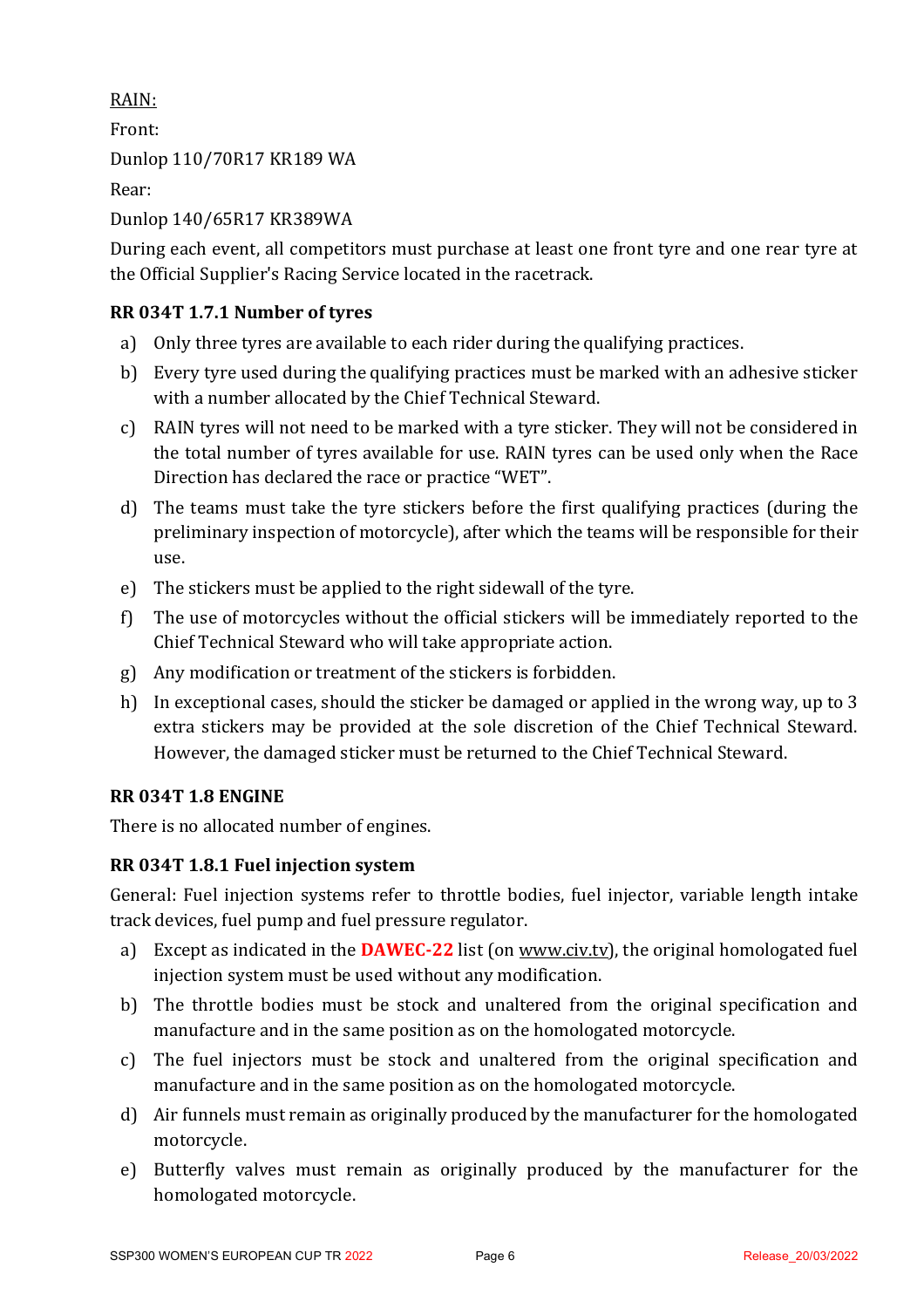- f) Secondary throttle valve plates may be removed or fixed in the open position and the electronics may be disconnected or removed. The secondary throttle shaft(s) must remain in place.
- $g$ ) All the parts of the variable intake tract device (if present on the homologated motorcycle) must remain and operate exactly as homologated. A variable intake tract device cannot be added if it is not installed on the homologated motorcycle.
- h) Air and air/fuel mixture must go to the combustion chamber exclusively through the throttle bodies.
- i) Electronically controlled throttle valves, known as "ride by wire" can only be used if the homologated motorcycle is equipped with the same system. Software must not be modified and all the safety systems and procedures designed by the original manufacturer must be maintained.

#### **RR 034T 1.8.2 Cylinder head**

- a) The cylinder head must be the originally fitted and homologated part with no modifications allowed.
- b) Except as indicated in the **DAWEC-22** the valves, valve seats, valve guides, valve springs, tappets, oil seals, shims, valve cotters, spring base and spring retainers must be the originally fitted and homologated parts with no modifications allowed.
- c) Valve spring shims can be added.
- d) Except as indicated in the DAWEC-22 list (on www.civ.tv) the head and base gasket must be the originally fitted and homologated parts with no modifications allowed.
- e) Only normal maintenance interventions as prescribed by the Manufacturer in the model's Service Manual are authorized.
- f) The exhaust air bleed system must be blocked and the external fittings on the cam  $cover(s)$  may be replaced by plates.
- g) A restrictor may be required to be fitted between the cylinder head and inlet manifold. See **DAWEC-22** List on www.civ.tv.
- **h)** The resurfacing of the cylinder heads sealing surface is permitted but must remain **within the limits of the tolerances indicated in DAWEC-22 List on www.civ.tv.**

#### **RR 034T 1.8.3 Camshaft assembly**

- a) Except as indicated in the **DAWEC-22** list (on www.civ.tv) the camshafts must be the originally fitted and homologated parts with no modifications allowed.
- b) At the technical checks: for direct cam drive systems, the cam lobe lift is measured; for non-direct cam drive systems (i.e. with rocker arms), the valve lift is measured.

#### **RR 034T 1.8.4 Cam sprockets or gears**

- a) The cam sprockets may be modified or replaced.
- b) The cam chain and tensioner must be the originally fitted and homologated parts with no modifications allowed.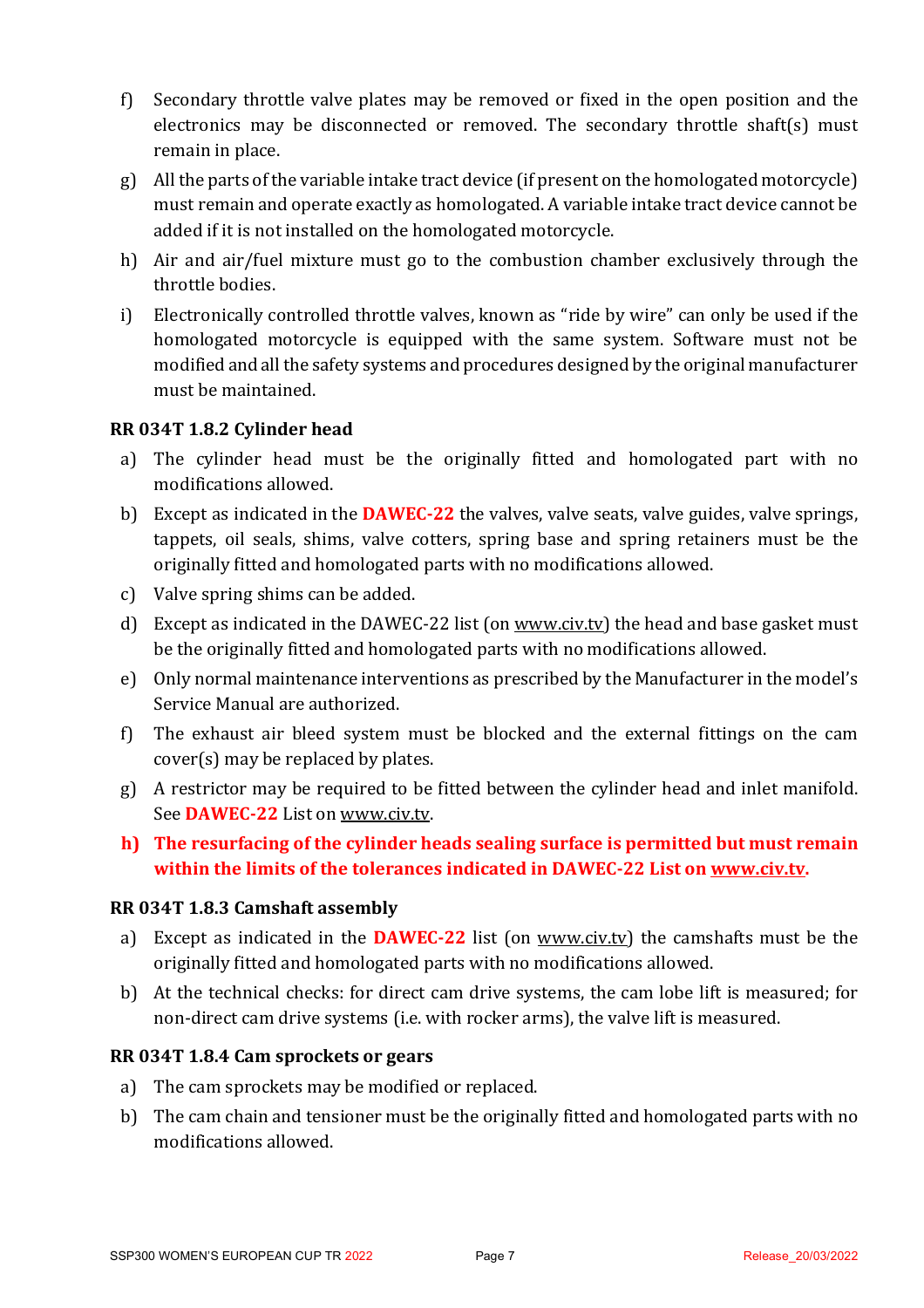#### **RR 034T 1.8.5 Cylinders**

The cylinders must be the originally fitted and homologated parts with no modifications allowed.

It is allowed to rectify the surface of the cylinders block in contact with the head, if the dimensions of the rectified area remain within 0.1mm.

#### **RR 034T 1.8.6 Pistons**

Except as indicated in the **DAWEC-22** list (on <u>www.civ.tv</u>) the pistons must be the originally fitted and homologated parts with no modifications allowed.

#### **RR 034T 1.8.7 Piston rings**

The piston rings must be the originally fitted and homologated parts with no modifications allowed.

#### **RR 034T 1.8.8 Piston pins and clips**

The piston pins and clips must be the originally fitted and homologated parts with no modifications allowed.

#### **RR 034T 1.8.9 Connecting rods**

The connecting rods must be the originally fitted and homologated parts with no modifications allowed.

#### **RR 034T 1.8.10 Crankshaft**

Except as indicated in the **DAWEC-22** list (on www.civ.tv) the crankshaft and the balance shaft must be the originally fitted and homologated parts with no modifications allowed.

#### **RR 034T 1.8.11 Crankcase / Gearbox housing**

The crankcase / gearbox housing must be the originally fitted and homologated parts with no modifications allowed.

#### **RR 034T 1.8.12 Lateral covers and protection**

- a) Lateral (side) covers may be altered, modified or replaced. If altered or modified, the cover must have at least the same resistance to impact as the original one. If replaced, the cover must be made in material of same or higher specific weight and the total weight of the cover must not be less than the original one.
- b) A second cover made from metal such as aluminium alloy, stainless steel, steel, titanium or composite materials must protect all lateral covers/engine cases containing oil and which could be in contact with the ground during a crash. These covers must be fixed properly and securely with a minimum of three (3) case cover screws that also mount the original covers to the crankcase. All these covers must be designed to be resistant against sudden shocks, abrasions and crash damages. Sharp edges which could damage the track surface are not allowed.
- c) It is recommended that the secondary covers cover a minimum of  $1/3$  of the original cover. It must have no sharp edges that could damage the track surface.
- d) Oil containing engine covers must be fixed with steel bolts.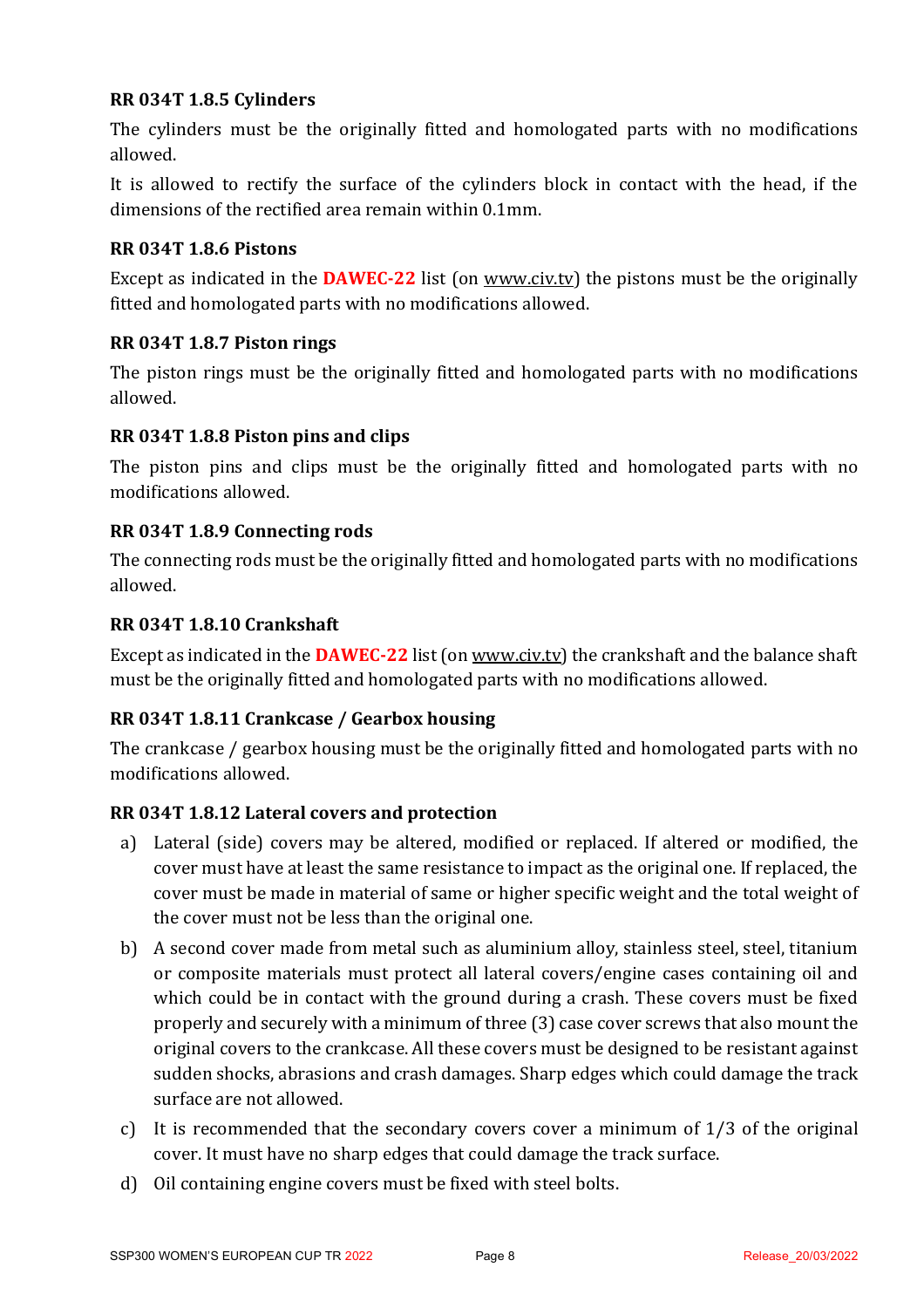- e) Plates or crash bars made from aluminium or steel are also permitted in addition to these covers. All these devices must be designed to be resistant against sudden shocks, abrasions and crash damages and must be fixed properly and securely. Sharp edges that could damage the track surface are not allowed.
- f) The Chief Technical Steward has the right to refuse any cover not satisfying these safety requirements.

#### **RR 034T 1.8.13 Transmission / Gearbox**

- a) Except as indicated in the **DAWEC-22** list (on www.civ.tv) the transmission / gearbox must be the originally fitted and homologated parts with no modifications allowed except that the positive neutral selector mechanism can be removed.
- b) Quick-shift (upshift only) systems are allowed (including wiring and potentiometer).
- c) Downshift blipping is not allowed.
- d) Chain sprockets, chain pitch and size may be changed.
- e) The sprocket cover may be changed, modified or removed.
- f) The chain guard may be changed, modified or removed.
- **g) A chain tensioning system can be added to the frame or swingarm.**

#### **RR 034T 1.8.14 Clutch**

- a) Clutch system (wet or dry type) and the method of operation (by cable or hydraulic) must remain as homologated.
- b) Friction and drive discs may be changed.
- c) Clutch springs may be changed.
- d) The clutch basket (outer) must be the originally fitted and homologated parts but may be reinforced.
- e) The original clutch inner assembly may be modified or replaced by an aftermarket clutch, also including back torque limiting capabilities (slipper type).

#### **RR 034T 1.8.15 Oil pumps and oil lines**

a) Except as indicated in the **DAWEC-22** list (on <u>www.civ.tv</u>) the oil pumps and oil lines must be the originally fitted and homologated parts with no modifications allowed.

#### **RR 034T 1.8.16 Cooling system**

- a) The only liquid engine coolant permitted is water **(eventually mixed with ethyl alcohol).**
- b) Protective meshes may be added in front of the oil and/or water radiator(s).
- c) The cooling system hoses/pipes and catch tanks may be modified or changed.
- d) Radiator fan and wiring may be removed. Thermal switches, water temperature sensor and thermostat may be modified, replaced or removed.
- e) Radiator cap is free but it must be secured with an additional steel cable to prevent accidental opening.
- f) An additional water radiator may be fitted but the appearance of the front, the rear and the profile of the motorcycle must not be changed. Extra mounting brackets to accommodate the additional radiator are permitted.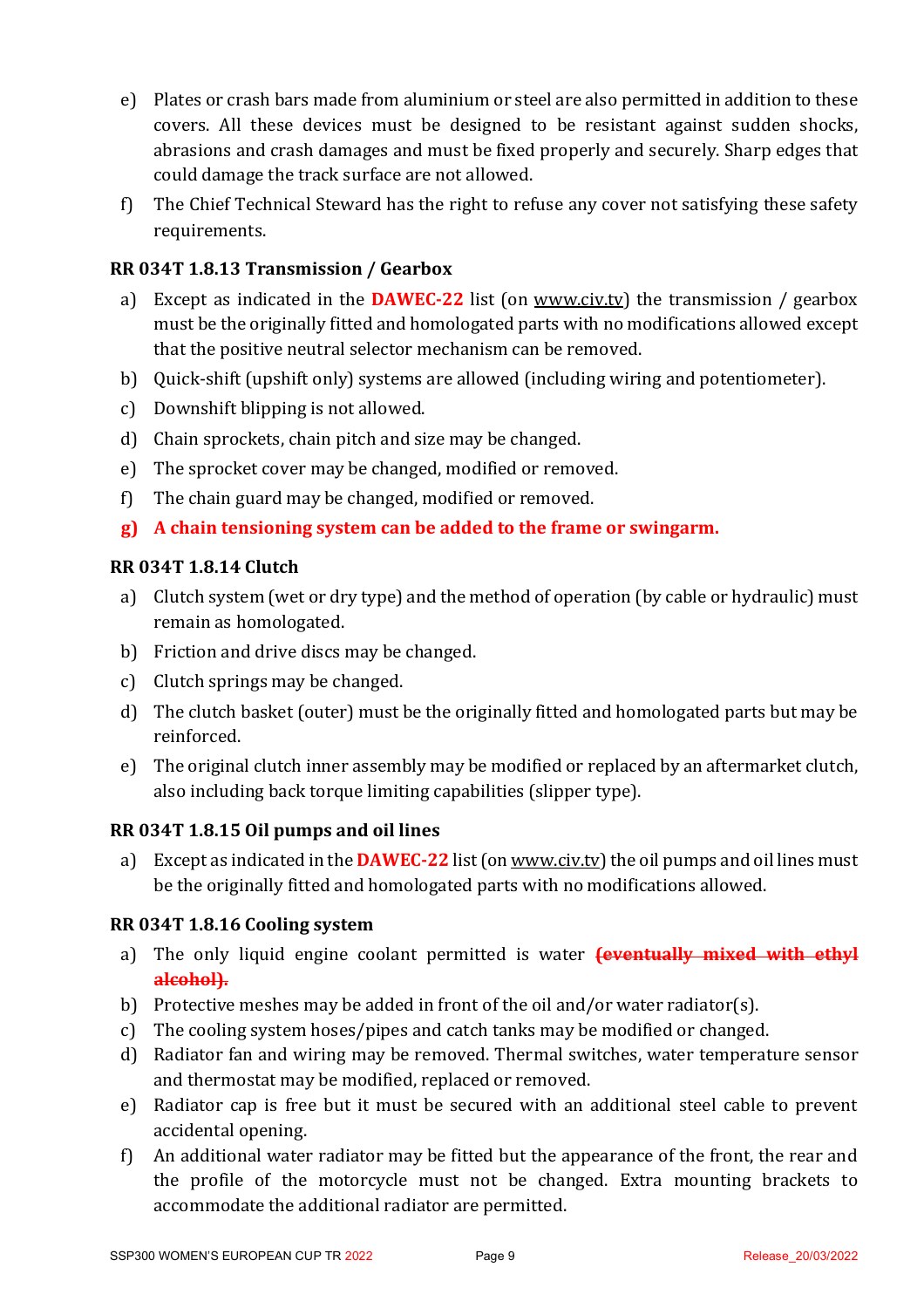g) The water radiator must be the originally fitted and homologated parts with no modifications allowed.

#### **RR 034T 1.8.17 Air box**

- a) Except as indicated in the **DAWEC-22** list (on <u>www.civ.tv</u>) the air box must be the originally fitted and homologated part with no modifications allowed.
- b) The air filter element may be modified or replaced but not eliminated and must be mounted in the original position.
- c) The air box drains must be sealed.
- d) All motorcycles must have a closed breather system. All the oil breather lines must be connected, may pass through an oil catch tank, and must exclusively discharge in the air box. The engine breathers must remain original (number and size).
- e) No heat protection may be added to the air box.

#### **RR 034T 1.8.18 Fuel supply**

- a) Fuel pump and fuel pressure regulator must be the originally fitted and homologated parts with no modifications allowed.
- b) The fuel pressure must be as homologated.
- c) Fuel lines from the fuel tank up to the delivery pipe assembly (delivery pipe excluded) may be replaced and must be located in such a way that they are protected from crash damage.
- d) Quick connectors or dry break quick connectors may be used.
- e) Fuel vent lines may be replaced.
- $f$  Fuel filters may be added.
- **g) Fuel level sensors may be removed or fixed in position.**

#### **RR 034T 1.8.19 Exhaust system**

- a) Exhaust pipes and silencers may be modified or changed. Titanium or composite material is allowed. Catalytic converters must be removed.
- b) The number of the final exhaust silencer(s) must remain as homologated. The silencer(s) must be on the same side(s) as on the homologated motorcycle.
- c) For safety reasons, the exposed edges of the exhausts pipe(s) outlet must be rounded to avoid any sharp edges.
- d) Wrapping of exhaust systems is not allowed except in the area of the rider's foot or an area in contact with the fairing for protection from heat.
- e) The noise limit for EUROPEAN SUPERSPORT 300 CUP is 105 dB/A (with a 3 dB/A tolerance after the session). **Some circuits may have a lower noise limit. This will be** published in the Supplementary Regulations of the respective event.
- f) The test RPM for noise control see **DAWEC-22** on www.civ.tv.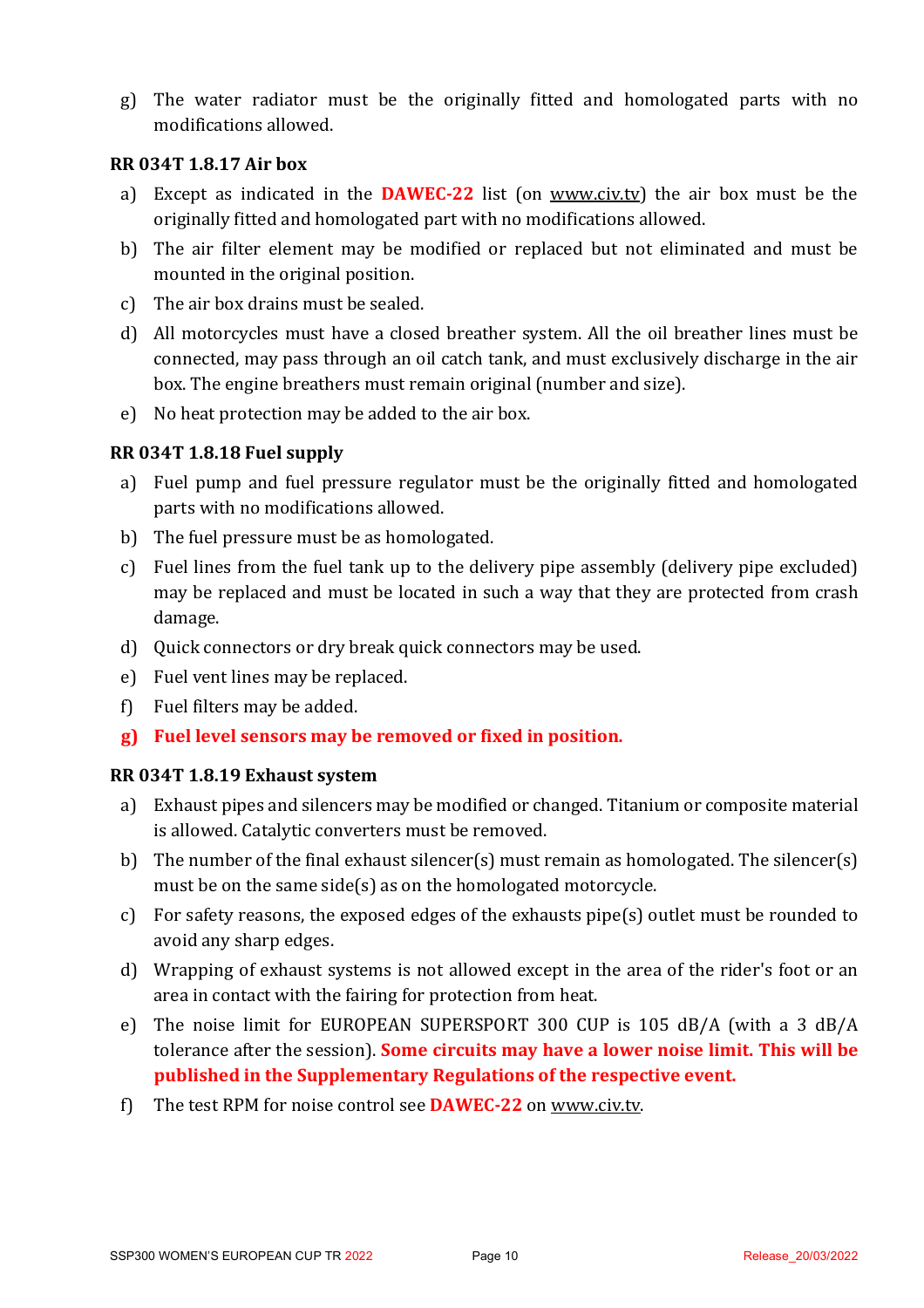#### **RR 034T 1.9 ELECTRICS AND ELECTRONICS**

#### **RR 034T 1.9.1 Ignition / Engine Control System (ECU)**

- a) The engine control unit (ECU) must be either:
	- i. The original system as homologated, with a change of software allowed.
	- ii. The original system (with the production ECU) may have external ignition and/or injection module/s added. A special connector may be used to connect the module/s and the ECU.
	- iii. An ECU (software, tuning tool, download/connection cable any activations, upgrades and wiring harness) to replace the original ECU may be used. A special connector/adaptor may be used to connect the  $ECU(s)$  and the original wiring harness.
	- b) Rev-limiter setting for each motorcycle: see **DAWEC-22** on www.civ.tv. The RPM limit is the average of the engine revolutions when the limiter works in acceleration.
- c) The strategies of traction control, launch Control and anti-wheelie are not allowed.

#### **RR 034T 1.9.2 Harness, sensors and components**

- a) The main wiring harness may be replaced.
- b) The Kit wiring harness may incorporate the data logging harness.
- c) The key/ignition lock may be relocated, replaced or removed.
- d) Cutting of the original main wiring harness is allowed.
- e) **Except as indicated in the DAWEC-22 list (on www.civ.tv)**, no extra sensors may be added for control strategies except quick shifter, lambda and rear wheel speed sensor; the OEM sensors must remain originally. The front wheel speed sensor is not allowed (must be removed if present on the original motorcycle).
- f) A maximum of 7 simultaneous working sensors (connected to the additional data logger) may be added to the original sensors on the motorcycle.
- g) The sensors must be simple-function. No inertial platforms are allowed (if an inertial platform is not installed originally on the homologated motorcycle).
- h) Type of data logging sensor is free.
- i) The addition of a device for infrared (IR) transmission of a signal between the racing rider and his team, used exclusively for lap timing, is allowed and considered in the 7 sensors.
- j) The addition of a GPS unit for lap timing/scoring purposes is allowed and considered in the 7 sensors.
- k) Telemetry is not allowed.
- l) No remote or wireless connection to the bike for any data exchange or setting is allowed whilst the engine is running or the bike is moving.
- m) The original speedometer and tachometer may be altered or replaced.
- n) Spark plugs may be replaced.

#### **RR 034T 1.9.3 Data logger**

a) The data logger system and data logger wire harness may be added. The data logger system and wire harness cannot include any other sensors with the exception of the seven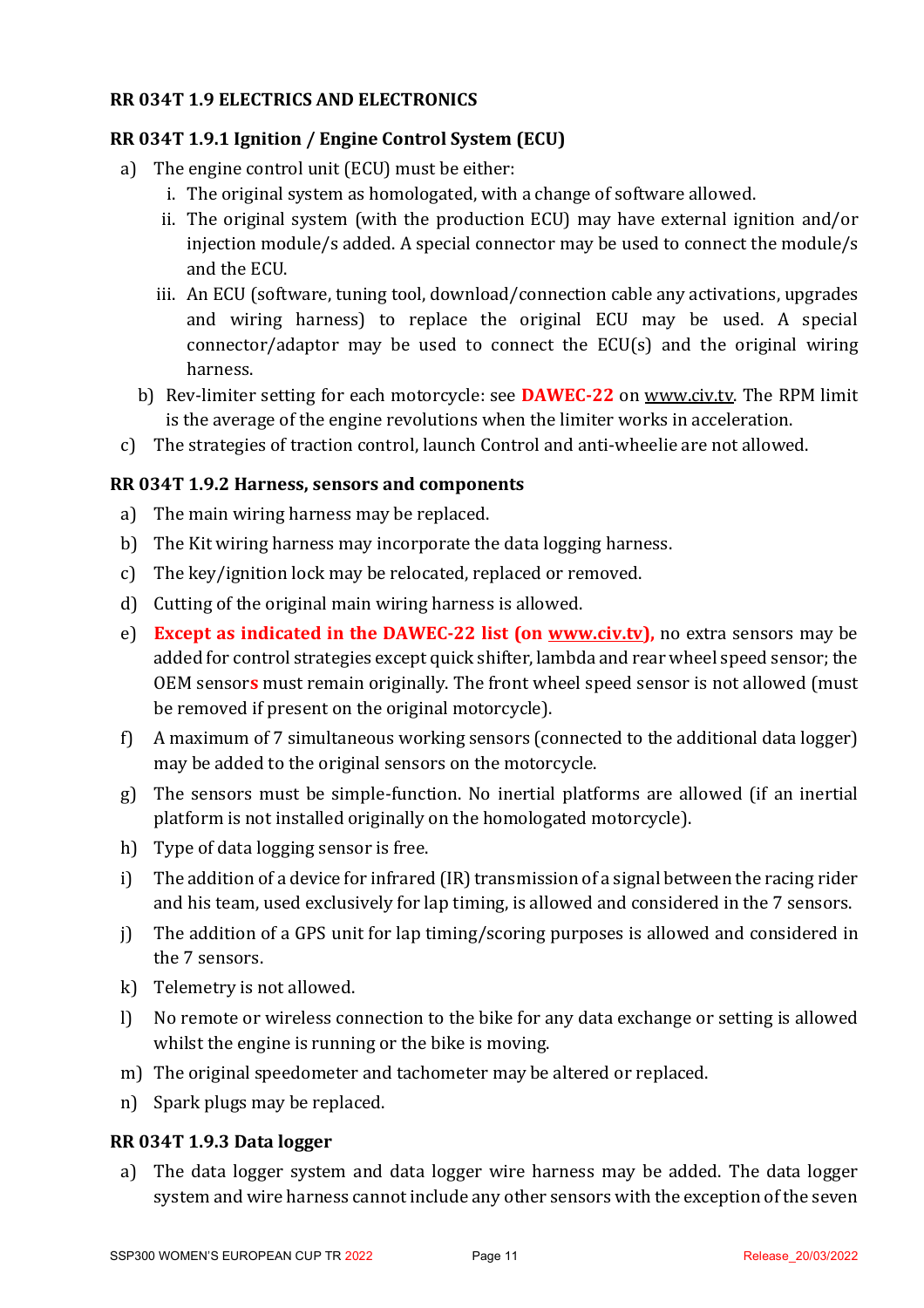sensors that are allowed. The only function of data logger wire harness is to connect the seven sensors to the data logger, to transmit the data and supply the power. Connecting the logger and / or dashboard to the ECU via CAN (or other transmission protocols k-line, lin etc.) is allowed.

b) For controlling the maximum RPM, all motorcycles must use the device indicated in the **DAWEC-22** list. The device must be connected to the ignition coils for the acquisition of the RPM value. Rider must verify the correct working of the device before each entry on the track, during practice, the warm-up and the race. The impossibility of verifying compliance with the limit on the maximum RPM is considered a technical irregularity.

#### **RR 034T 1.9.4 Generator, alternator, electric starter**

- a) Generator, alternator and electric starter must be the originally fitted and homologated parts with no modifications allowed.
- b) The stator must be fitted in its original position and without offsetting.
- c) Battery is free but the electric starter must operate normally and always be able to start the engine during the event. No boost battery may be connected to the motorcycle at any time of the event.
- d) The generator must always charge the battery when the engine is running. The charging voltage must be corresponding to the charging voltage at specified RPM listed in the service manual of the homologated motorcycle. Operating the motorcycle on the battery only is not allowed.

#### **RR 034T 2.0 MAIN FRAME**

During the entire duration of the event, each rider can only use one (1) complete motorcycle, as presented for Technical Control, with the frame clearly identified with a seal. In case the frame will need to be replaced the rider or the team must request the use of a spare frame to the Chief Technical Steward.

The pre-assembled spare part frame must be presented to the Chief Technical Steward for the permission of rebuilding. The pre-assembly is strictly limited to:

- Main frame
- Bearings (steering pipe, swing arm, etc.)
- Swing arm
- Rear suspension linkage and shock absorber
- Upper and lower clamps (triple clamp, fork bridges)
- Wire harness

The spare frame will not be allowed in the pit box before the rider  $/$  team has received authorization from the Chief Technical Steward.

The rebuilt motorcycle must be inspected before its use by the Technical Stewards for safety checks and a new seal will be placed on the motorcycle frame.

No other spare motorcycle is allowed at the track. If found, penalties will be applied.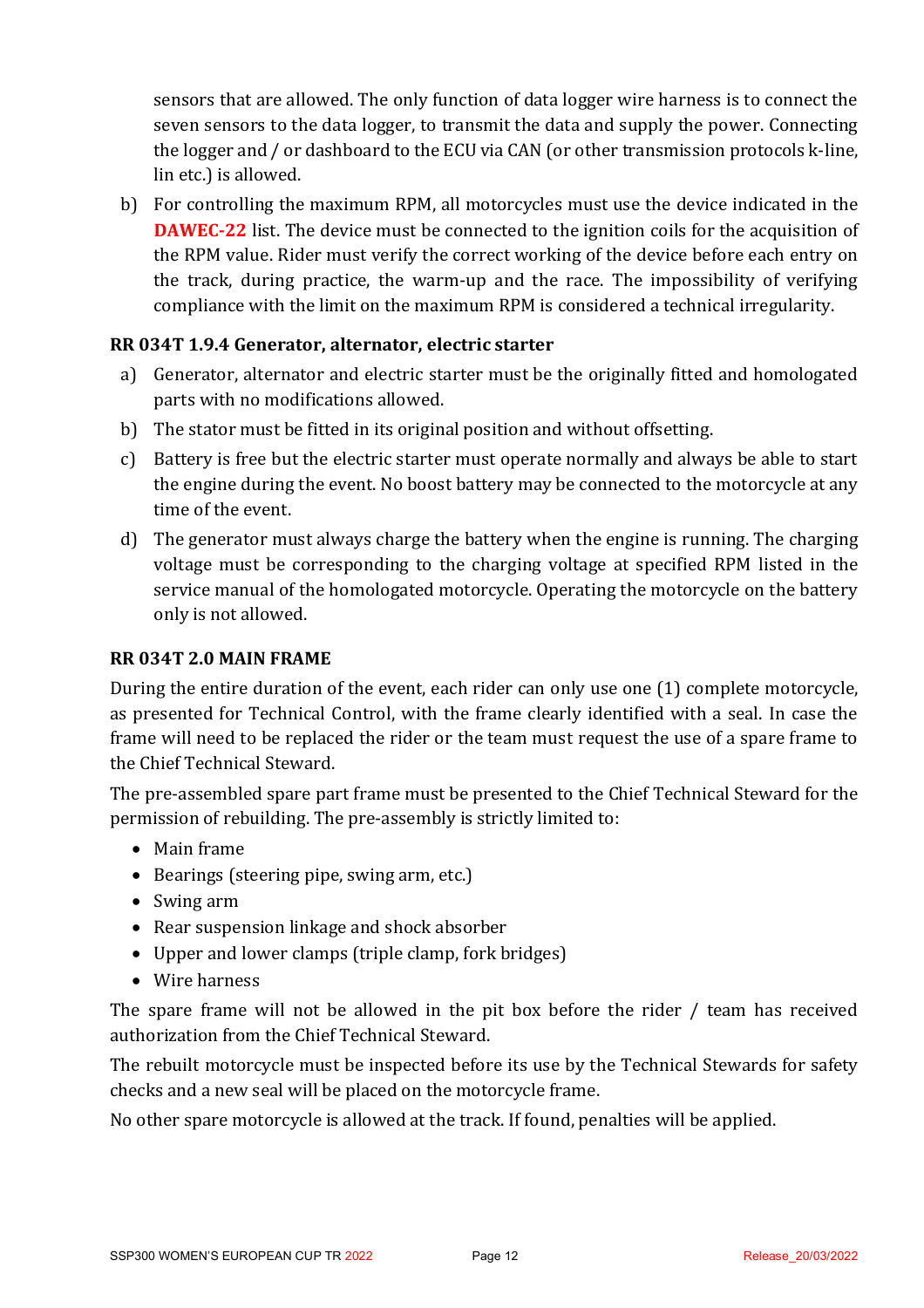#### **RR 034T 2.0.1 Frame body and rear sub frame**

- a) The frame must be the originally fitted and homologated part with no modifications allowed. If the homologated motorcycle has inserts, then the orientation/position of the original insert cannot be changed, and the insert cannot be replaced or modified.
- b) Holes **and bushings** may be drilled on the frame only to fix approved components (i.e. fairing brackets, steering damper mount, sensors).
- c) The sides of the frame body may be covered by a protective part made of a composite material. These protectors must fit the form of the frame.
- d) Crash protectors may be fitted to the frame, using existing points (max. length: 50 mm), or pressed into the ends of the wheel axles (max. length: 30 mm). Without exception, the wheel axles cannot be modified.
- e) Crash protectors / frame sliders must not protrude outside the fairing for more than 30 mm.
- f) The side stand bracket may be cut or removed.
- g) Nothing else may be added or removed from the main frame body.
- h) Engine mounting brackets or plates must remain as originally produced by the manufacturer for the homologated motorcycle.
- i) Front sub frame / fairing mount may be changed or altered, but the use of titanium and carbon (or similar composite materials) is forbidden.
- j) Except as indicated in the **DAWEC-22** list (on <u>www.civ.tv</u>) the rear sub frame:
	- i. If removable it may be changed or altered, but the type of material must remain as homologated, or be material of a higher specific weight.
	- ii. If part of the main frame assembly then it may not be altered except as noted below.
	- iii. Additional seat support brackets may be added, non-stressed protruding brackets may be removed if they do not affect the safety of the construction or assembly. Bolton accessories to the rear sub frame may be removed.
- k) The paint scheme is not restricted but polishing the frame body or sub frame is not allowed.
- l) Thread repair using inserts of different material such as Helicoil® and Timesert® are allowed.

#### **RR 034T 2.0.2 Suspension - General**

- a) No type of electronic suspension can be used, even when fitted to the homologated motorcycle.
- b) Electronic controlled steering damper cannot be used **if not installed in the homologated model for road use. However, it must be completely standard (any mechanical or electronic part must remain as homologated).**
- c) Suspension lowering and locking devices (sometimes known as holeshot devices) are not allowed.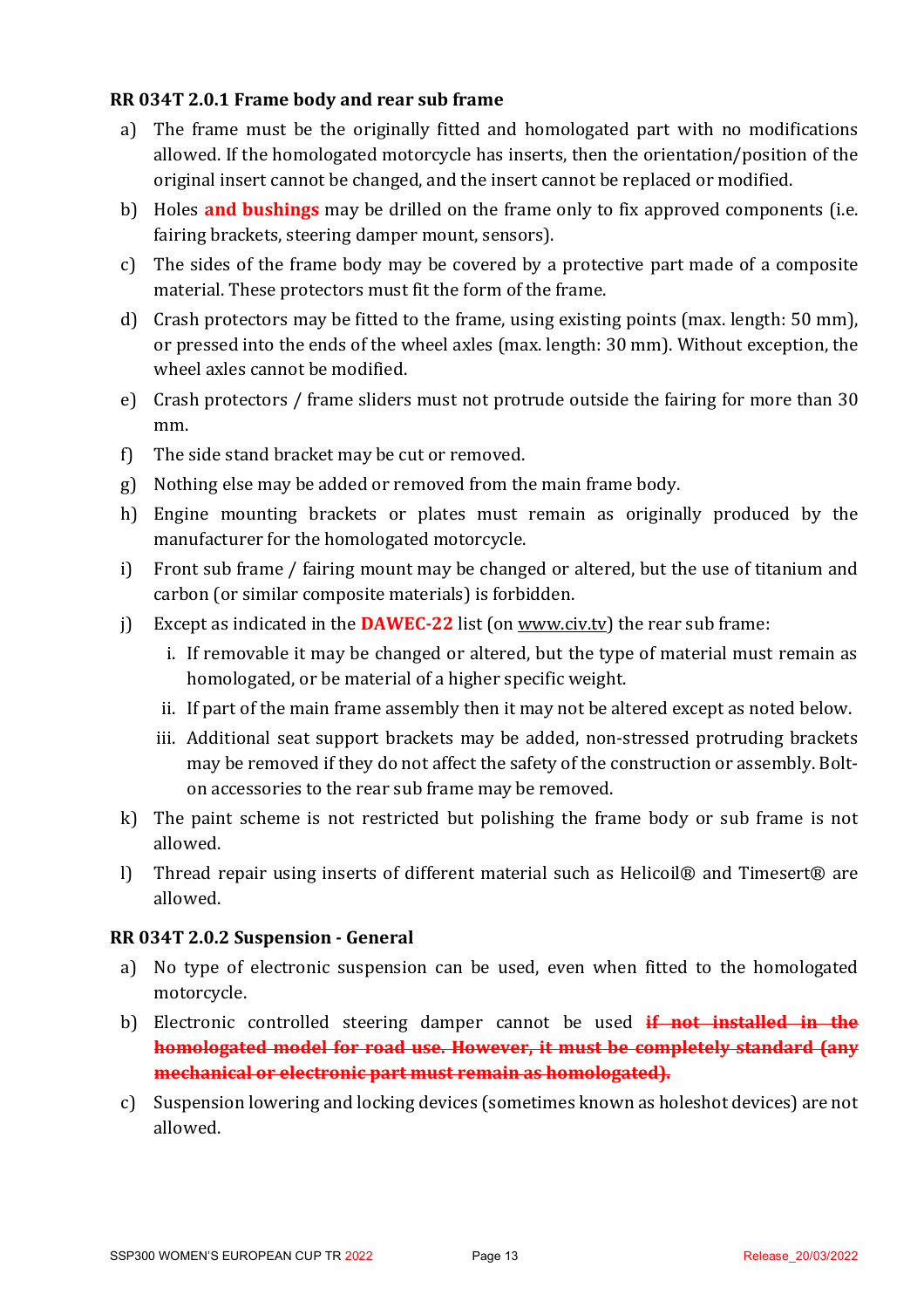#### **RR 034T 2.0.3 Front forks**

- a) Except as indicated in the **DAWEC-22** list outer and inner fork tubes, steering stem and  $nut(s)$ , upper and lower triple clamps must be the originally fitted and homologated parts with no modifications allowed.
- b) The original surface finish of the fork tubes may be changed. Additional surface treatments are allowed.
- c) Original internal parts of the homologated forks may be modified or changed.
- d) Steering stem pivot position must remain in the homologated position (as supplied on the homologated motorcycle). If the homologated motorcycle has inserts, then the orientation/position of the original insert cannot be changed, and the insert cannot be replaced or modified.
- **e)** The fork "drop" must never be set allowing the fork to be submerged in the top **yoke/clamp.** The full clamping area of the top yoke/clamp must be used.
- f) A steering damper may be added or the original damper may be replaced with an aftermarket damper.
- g) The steering damper cannot act as a steering lock limiting device.
- h) Fork caps on the mechanical forks may only be modified or replaced to allow external adjustment.
- i) Electronic forks must have their complete internal parts (including all electronic control) replaced with a conventional damping system.
- j) Dust seals may be modified, changed or removed if the fork remains totally oil-sealed.
- k) Any quality and quantity of oil may be used in the front forks.

#### **RR 034T 2.0.4 Rear fork (Swing arm)**

- a) The swing arm must be the originally fitted and homologated part with no modifications allowed.
- b) The swing arm pivot bolt must be the originally fitted and homologated part with no modifications allowed.
- c) Swing arm pivot position must remain in the homologated position (as supplied on the homologated motorcycle). If the homologated motorcycle has inserts, then the orientation/position of the original insert cannot be changed, and the insert cannot be replaced or modified.
- d) A solid protective cover (shark fin) must be fixed to the swing arm (with bolts, glue or other are not allowed) and must always cover the opening between the lower chain run, swing arm and the rear wheel sprocket, irrespective of the position of the rear wheel.
- e) Rear wheel stand brackets may be added to the rear fork by welding or by bolts. Brackets must have rounded edges (with a large radius). Fastening screws must be recessed. An anchorage system or point(s) to keep the original rear brake calliper in place may be added to the rear swing arm.
- f) The sides of the swing arm may be protected by a cover.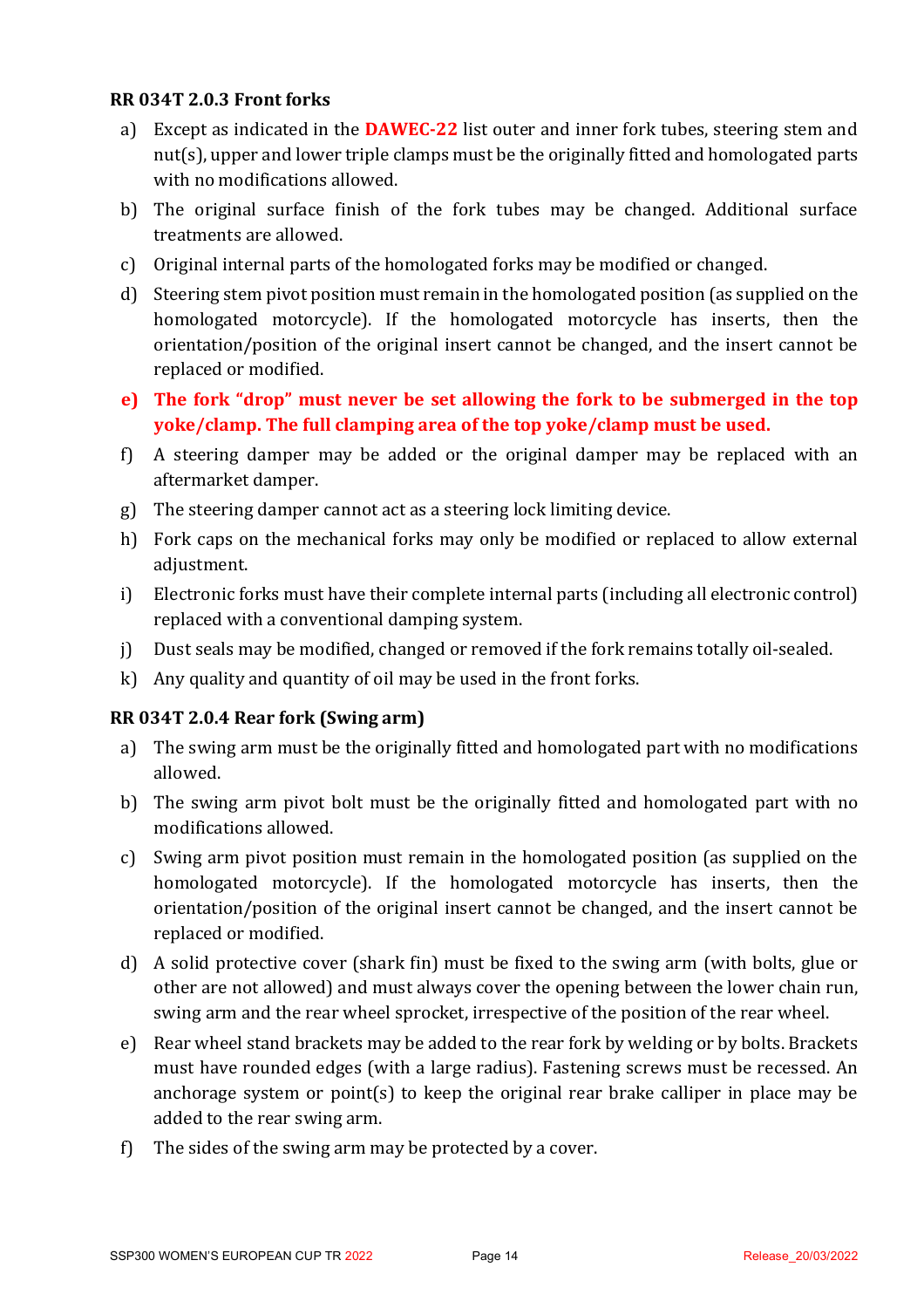#### **RR 034T 2.0.5 Rear suspension unit**

- a) Rear suspension unit (shock absorber) may be replaced with an approved unit, but the attachments to the frame and to the rear fork (swing arm) or linkage must be as homologated.
- b) Except as indicated in the **DAWEC-22** list (on www.civ.tv) all the rear suspension linkage parts must be the originally fitted and homologated parts with no modifications allowed.

#### **RR 034T 2.0.6 Wheels**

- a) Wheels must be the originally fitted and homologated parts with no modifications allowed. Lenticular wheels are not allowed.
- b) Wheels may be overpainted but the original finish cannot be removed.
- c) Wheel bearings may be replaced with aftermarket bearings but the dimensions must be the same as the original bearings.
- d) Wheel spacers may be modified or replaced.
- e) Wheel axles and bolts must remain as homologated.
- f) A non-slip coating/treatment may be applied to the bed area of the rim.
- g) If the original design includes a cushion drive for the rear wheel, it must remain as originally produced for the homologated motorcycle.
- h) Wheel balance weights are free.
- i) The inflation valves are free.

#### **RR 034T 2.0.7 Brakes**

- a) Brake discs may be replaced by aftermarket discs which comply with the following requirements:
	- i. Brake discs and carrier must retain the same material as the homologated disc or be steel (max. carbon content  $2.1$  wt  $\%$ ).
	- ii. Non-floating or single piece disks may be replaced with floating discs. The disc carrier must be the same material as the homologated carrier, steel or aluminium.
	- iii. Except as indicated in the **DAWEC-22** list the outside diameters of the brake discs must not be larger than the homologated discs.
	- iv. The thickness of the brake disc may be increased but the disc must fit into the homologated brake calliper without any modification of the calliper. The number of floaters is free.
	- v. The fixing of the carrier on the wheel must remain the same as on the homologated disc.

#### **vi.** Lenticular covers on the brake discs are allowed.

- b) Except as indicated in the **DAWEC-22** list the front and rear brake calliper (mount, carrier, hanger) must be the originally fitted and homologated parts with no modifications allowed.
- c) In order to reduce the transfer of heat to the hydraulic fluid it is allowed to add metallic shims to the callipers, between the pads and the callipers, and/or to replace light ally pistons with steel pistons made by the same manufacturer of the calliper.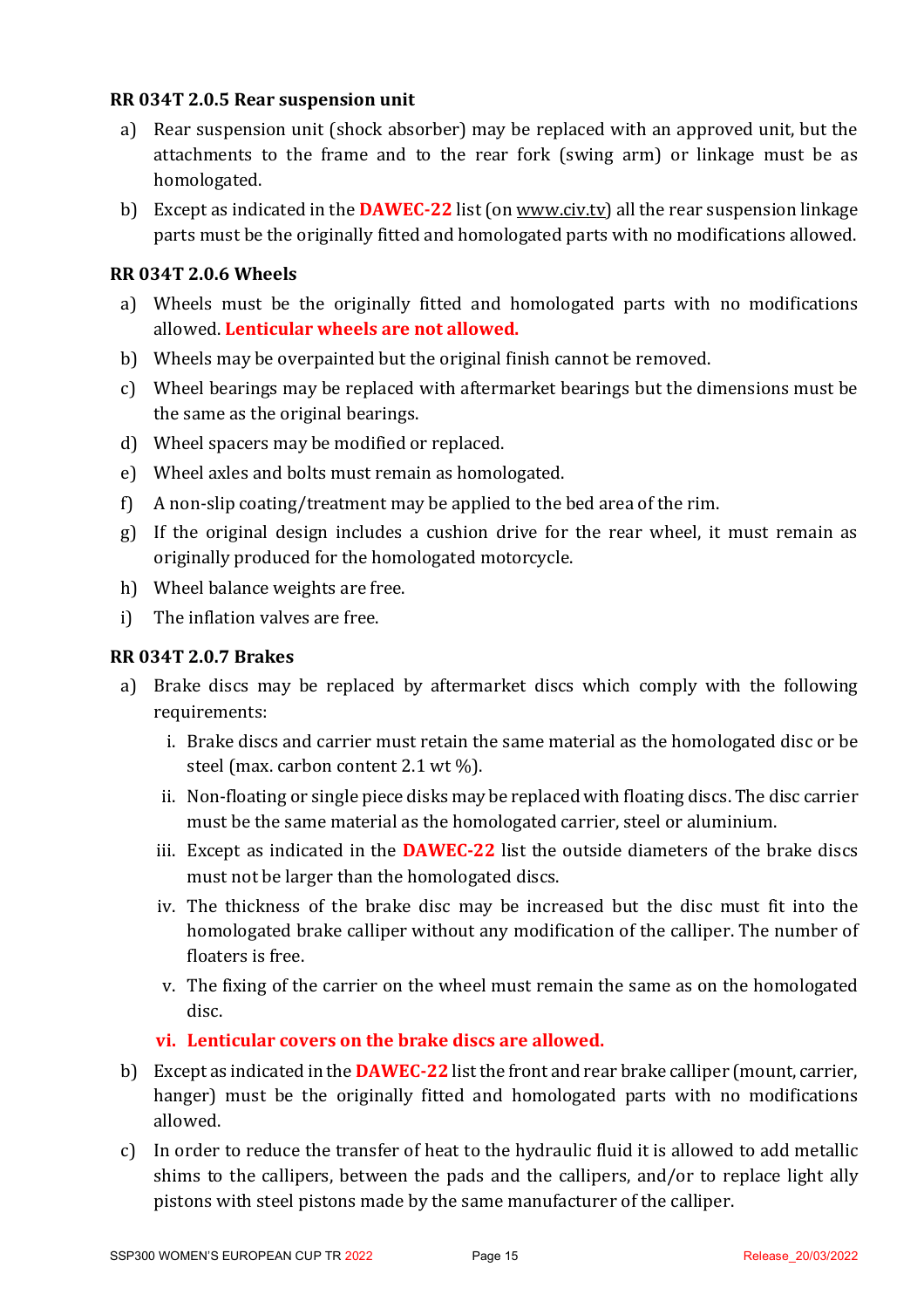- d) The rear brake calliper bracket may be mounted fixed on the swing arm, but the bracket must maintain the same mounting (fixing) points for the calliper as used on the homologated motorcycle.
- e) The swing arm may be modified for this reason to aid the location of the rear brake calliper bracket, by welding, drilling or by using inserts such as Helicoil® and Timesert®.
- **f**) The front and rear brake master cylinder must be the originally fitted and homologated parts with no modifications allowed. A second rear brake master cylinder is not **allowed.**

### **g**) A thumb operated rear brake solution is allowed, but there must remain a **functioning foot operated rear brake lever. In case of a dispute, the decision of the Chief Technical Officer is final.**

- h) Front and rear brake fluid reservoir may be changed if not in one piece with the pump.
- i) Front and rear hydraulic brake lines may be changed.
- j) The split of the front brake lines for both front brake callipers must be made above the lower fork bridge (lower triple clamp).
- k) "Quick" (or "dry-brake") connectors in the brake lines are not allowed.
- l) Front and rear brake pads may be changed. Brake pad locking pins may be modified for quick-change type.
- m) Additional air scoops or ducts are not allowed.
- n) The Antilock Brake System (ABS) must be removed. The ABS units electronic board may remain fitted to stop/avoid ECU errors.
- o) Motorcycles must be equipped with brake lever protection, intended to protect the handlebar brake lever from being accidentally activated in case of collision with another motorcycle. The Chief Technical Steward has the right to refuse any guard not satisfying this safety purpose.

#### **RR 034T 2.0.8 Handle bars and hand controls**

- a) Handle bars may be replaced (except for the brake master cylinder).
- b) Handle bars and hand controls may be relocated.
- c) Throttle grip can be modified or substituted by an aftermarket part.
- d) Throttle controls must be self-closing when not held by the hand.
- e) Throttle assembly and associated cables may be modified or replaced but the connection to the throttle body and to the throttle controls must remain as on the homologated motorcycle. Cable operated throttles (grip assembly) must be equipped with both an opening and a closing cable including when actuating a remote drive by wire grip/demand sensor.
- f) Clutch and brake lever may be exchanged by an aftermarket model. An adjuster to the brake or clutch lever is allowed.
- g) Switches may be changed but electric starter switch and engine stop switch must be located on the handle bars.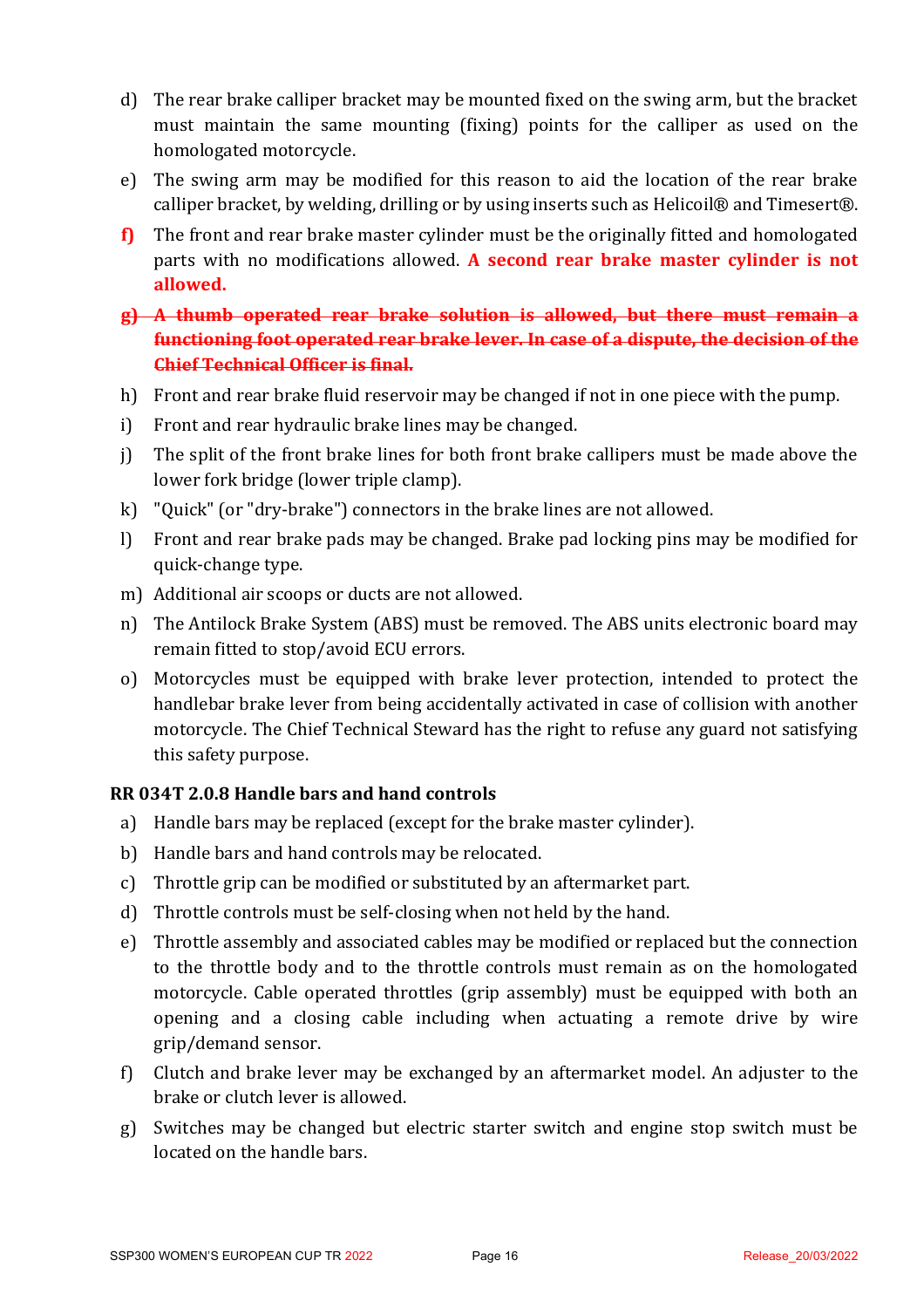- h) Motorcycles must be equipped with a functional ignition kill switch or button mounted on the right-hand handlebar (within the reach of the hand while on the hand grips) that is capable of stopping a running engine. The button or switch must be RED.
- i) Repair by welding of handlebars is prohibited.
- j) The use of titanium, carbon fibre, Kevlar® or carbon composite materials for handlebars is forbidden.
- $k$ ) Handlebar ends must be plugged with a solid material or rubber covered.
- l) The minimum angle of rotation of the handlebar on each side of the centre line must be of 15°.
- m) In any position of the handlebars / steering stem, the front wheel, tyre and mudguard must maintain a minimum gap of 10 mm to the bodywork and radiator(s). Solid stops, (other than steering dampers) must be fitted to ensure a minimum clearance of 30 mm between the handlebar with levers and the tank/fairing when on full lock to prevent trapping the rider's fingers. These stops can be adjustable.
- n) All handlebar levers (clutch, brake, etc.) must be ball ended (diameter of this ball to be at least 16 mm). This ball can also be flattened, but in any case, the edges must be rounded (minimum thickness of this flattened part  $14$  mm). These ends must be permanently fixed and form an integral part of the lever.
- o) Each control lever must be mounted on an independent pivot.
- p) The rear brake lever, if pivoted on the footrest axis, must work under all circumstances, such as the footrest being bent or deformed.

#### **RR 034T 2.0.9 Foot rest / Foot controls**

- a) Foot rests, hangers/brackets and hardware may be replaced and relocated but the hangers/brackets must be mounted to their original frame mounting points.
- b) Foot controls, gear shift and rear brake must remain operated manually by foot.
- c) Foot rests may be rigidly mounted or a folding type which must incorporate a device to return them to the normal position.
- d) The end of the foot rest must have a solid spherical radius.
- e) Non-folding footrests must have an end (plug) which is permanently fixed, made of aluminium, plastic, Teflon® or an equivalent type material. The plug surface must be designed to reach the widest possible area.

#### **RR 034T 2.0.10 Fuel tank**

- a) Fuel tank must be the originally fitted and homologated part with no modifications allowed.
- b) All fuel tanks must be completely filled with fire retardant material (open-celled mesh, i.e. Explosafe®).
- c) Fuel tanks with tank breather pipes must be fitted with non-return valves that discharge into a catch tank with a minimum volume of 250cc made of a suitable material.
- d) Fuel caps may be changed. Fuel caps when closed must be leak proof. Additionally, they must be securely locked to prevent accidental opening at any time.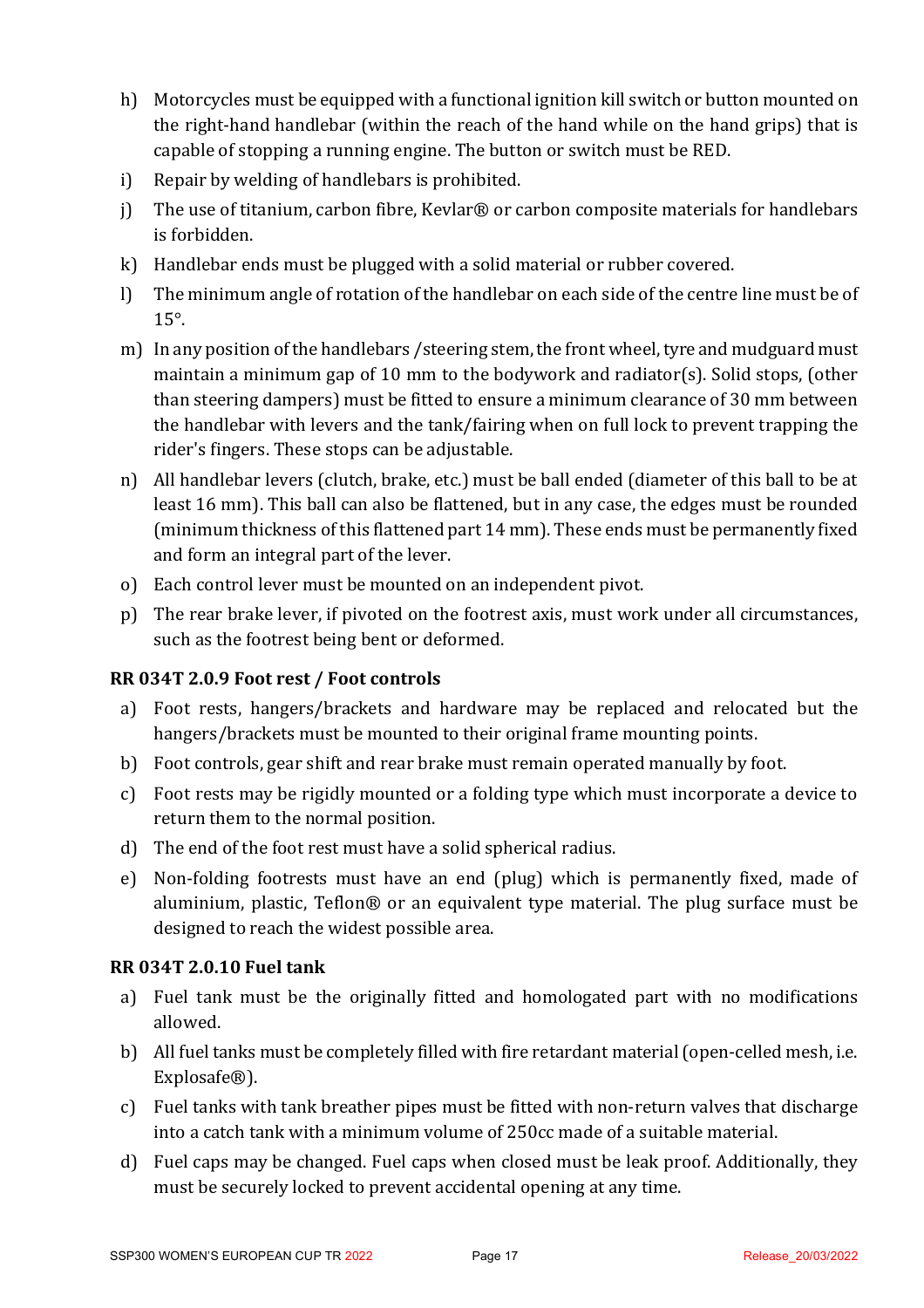- e) A rider spacer/pad may be fitted to the rear of the tank with non-permanent adhesive. It may be constructed of foam padding or composite material.
- f) The sides of the fuel tank may be protected with a cover made of a composite material. These covers must fit the shape of the fuel tank.

#### **RR 034T 2.0.11 Fairing / Bodywork**

- a) Fairing and body work may be replaced with exact cosmetic duplicates of the original parts, but must appear to be as originally produced by the manufacturer for the homologated motorcycle, with slight differences due the racing use (different pieces mix, fixing points, fairing bottom, etc.). The material may be changed. The use of carbon fibre or carbon composite materials is not allowed. Specific reinforcements in Kevlar® or carbon are authorized locally around holes and stressed areas.
- b) For all bodywork, paint and decal design is free.
- c) Overall size and dimensions must be the same as the original parts, with a tolerance of  $+/-$ 5 mm, respecting the design and features of the homologated fairing as far as possible. The overall width of the frontal area may be  $+5$  mm maximum. In case of a dispute, the decision of the Chief Technical Steward is final.
- d) Wind screen may be replaced with an aftermarket product. The edge of the screen must have no sharp edges. The material of the wind screen must be transparent.
- e) All fairing brackets may be modified, altered or replaced.
- f) The lower fairing has to be constructed to hold, in case of an engine breakdown, minimum 6 litres. The lower edge of all the openings in the fairing must be positioned at least 50 mm above the bottom of the fairing.
- g) The upper edge of the rear transverse wall of the lower fairing must be at least 50 mm above the bottom. The angel between this wall and the floor must be  $\leq 90^{\circ}$ .
- h) Original openings for cooling in the lateral fairing/bodywork sections may be partially closed only to accommodate sponsors' logos/lettering. Such modification shall be made using wire mesh or perforated plate.
- i) Motorcycles may be equipped with a radiator shroud (inner ducts) to improve the air stream towards the radiator but the appearance of the front, the rear and the profile of the motorcycle must not be changed.
- i) The lower fairing must incorporate an opening of  $\varnothing$  25 mm diameter in the front lower area. This hole must remain sealed in dry conditions and must be only opened only in wet race conditions as declared by the Race Director.
- $k$ ) Front mudguards may be replaced with a cosmetic duplicate of the original parts and may be spaced upward for increased tyre clearance.
- l) Rear mudguard fixed on the swing arm may be modified, changed or removed.

#### **RR 034T 2.0.12 Seat**

- a) Seat, seat base and associated bodywork may be replaced.
- b) The appearance from both front rear and profile must conform to the homologated shape.
- c) The top portion of the rear body work around the seat may be modified to a solo seat.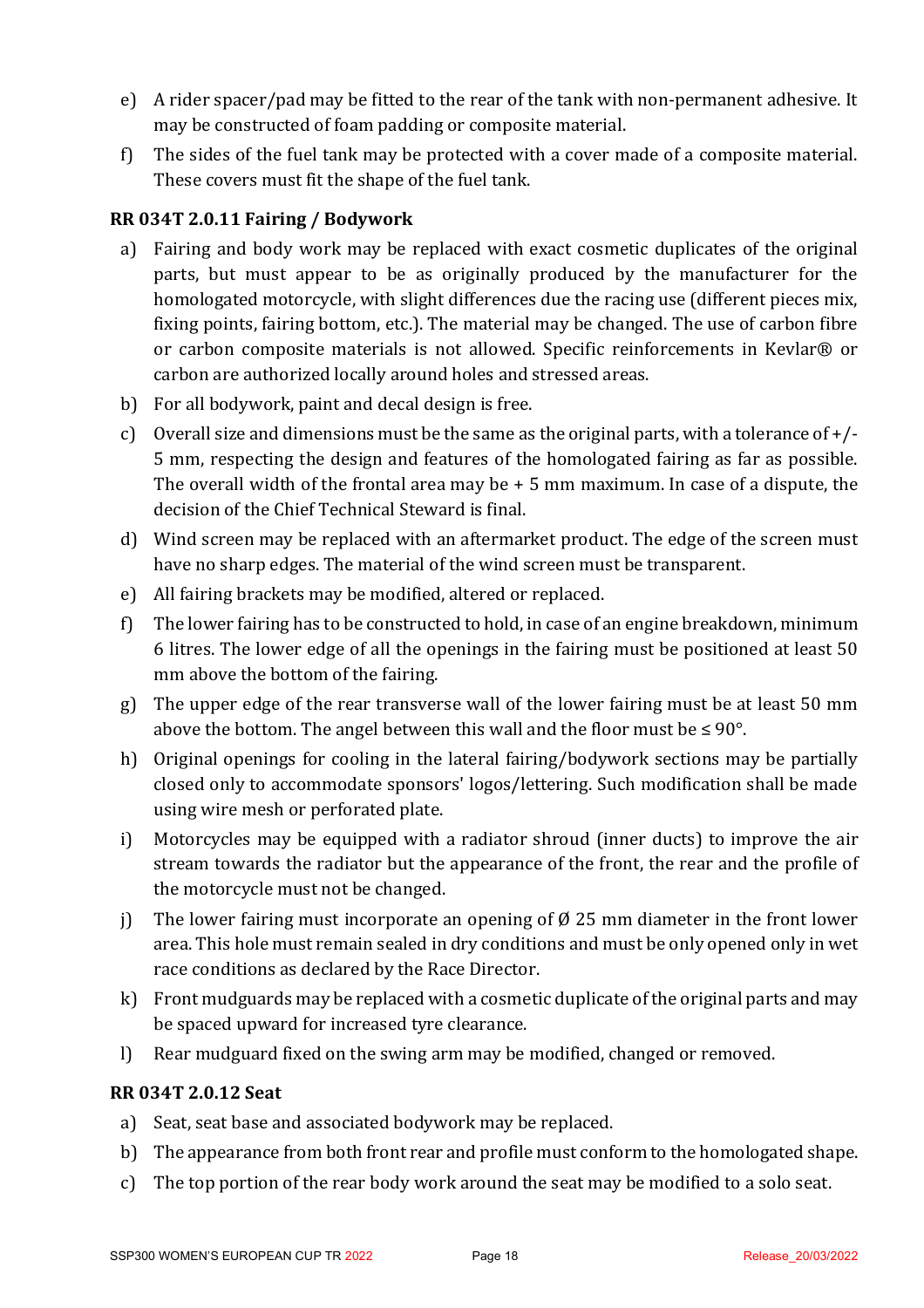- d) The homologated seat locking system (with plates, pins, rubber pads etc.) may be removed.
- e) All exposed edges must be rounded.
- f) The use of titanium, Kevlar®, carbon fibre or carbon composite materials is forbidden. Specific reinforcements in Kevlar® or carbon are authorized locally around holes and stressed areas.

#### **RR 034T 2.0.13 Fasteners**

- a) Standard fasteners may be replaced with fasteners of any material and design but titanium fasteners cannot be used. The strength and design must be equal to or exceed the strength of the standard fastener.
- b) Fasteners may be drilled for safety wire, but intentional weights saving modifications are not allowed.
- c) Thread repair using inserts of different material such as Helicoil® and Timesert® are allowed.
- d) Fairing/body work fasteners may be replaced with a quick disconnect type.
- e) Aluminium fasteners may only be used in non-structural locations.
- f) For the brake callipers and for external oil circuit only steel bolts and fasteners (minimum 8.8 grade) can be used.

#### **RR 034T 2.0.14 Rear safety light**

All motorcycles must have a functioning and water-resistant red light mounted at the rear of the motorcycle. This light must be switched on any time the motorcycle is on the track or is ridden in the pit lane and the Race Direction declares the session WET.

All lights must comply with the following:

- a) The rear light must be mounted on the motorcycle during the whole time of the event.
- b) Lightning direction must be parallel to the motorcycle centre line (motorcycle running direction), and be clearly visible from the rear at least 15 degrees to both left and right sides of the motorcycle centre line.
- c) The rear light must be mounted near the end of the seat/rear bodywork and approximately on the motorcycle centre line, in a position approved by the Chief Technical Steward. In case of dispute over the mounting position or visibility, the decision of the Chief Technical Steward will be final.
- d) Power output/luminosity should be equivalent to minimum 10 W (incandescent) or 0.6 W (LED).
- e) The output must be continuous no flashing safety light allowed. Flashing is allowed only in the pit lane when the pit limiter is active.
- f) The safety light power supply may be separated from the motorcycle, but the lighting must be controlled by the rider when he is in the driving position
- g) The Chief Technical Steward has the right to refuse any light system not satisfying this safety purpose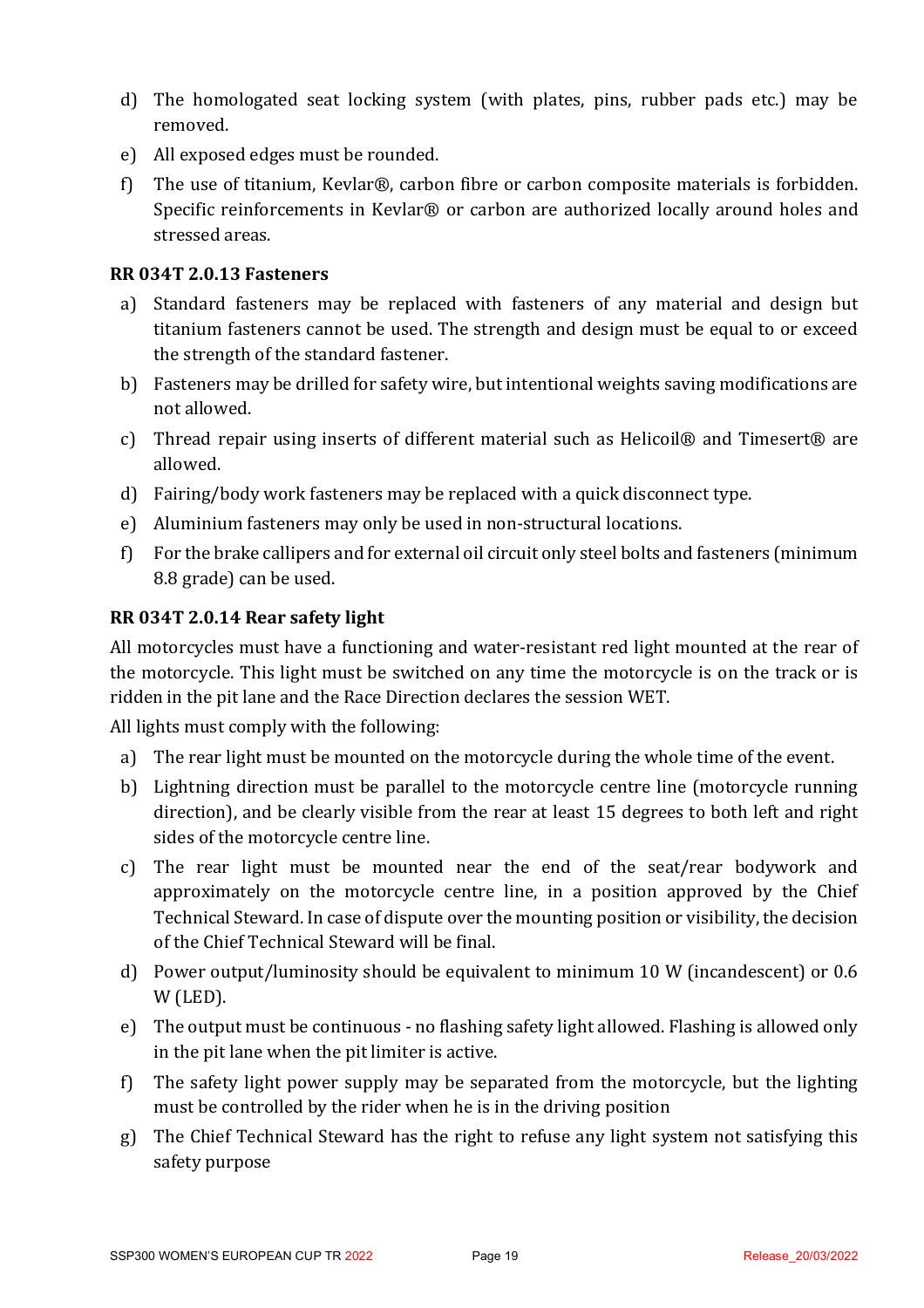#### **RR 034T 2.1 The following items MAY BE altered or replaced**

- a) Any type of lubrication, brake or suspension fluid may be used.
- b) Gaskets and gasket materials.
- c) Material for brackets connecting non-original parts (fairing, exhaust, instruments, etc.) to the frame (or engine) cannot be made from titanium or fibre reinforced composites excepting the exhaust silencer hanger that may be in carbon.
- d) Protective covers for frame, swing arm, chain and footrests may be made in other materials like fibre composite material if these parts do not replace original parts mounted on the homologated motorcycle.

#### **RR 034T 2.2 The following items MAY BE removed**

- a) Emission control (anti-pollution) items in or around the air box and engine (O2 sensors, air injection devices).
- b) Bolt on accessories on a rear sub frame.
- c) Tachometer.
- d) Speedometer.
- e) Light switch.
- f) Horn switch.
- g) Turn signal switch.

#### **RR 034T 2.3 The following items MUST BE removed**

- a) Headlamp, rear lamp and turn signal indicators (when not incorporated in the fairing). Openings must be covered by suitable materials.
- b) Rear-view mirrors.
- c) Horn.
- d) License plate bracket.
- e) Toolkit.
- $f$  Helmet hooks and luggage carrier hooks.
- g) Passenger foot rests.
- h) Passenger grab rails.
- i) Safety bars, centre and side stands must be removed (fixed brackets must remain excepting side stand bracket).
- i) Catalytic converters.

#### **RR 034T 2.4 The following items MUST BE altered**

- a) Motorcycles must be equipped with a functional ignition kill switch or button mounted on the right-hand handlebar (within reach of the hand while on the hand grips) that is capable of stopping a running engine. The button or switch must be RED.
- b) All drain plugs, oil filler caps and oil dip sticks must be wired. External oil filter(s) screws and bolts that enter an oil cavity must be safety wired (i.e. on crankcases).